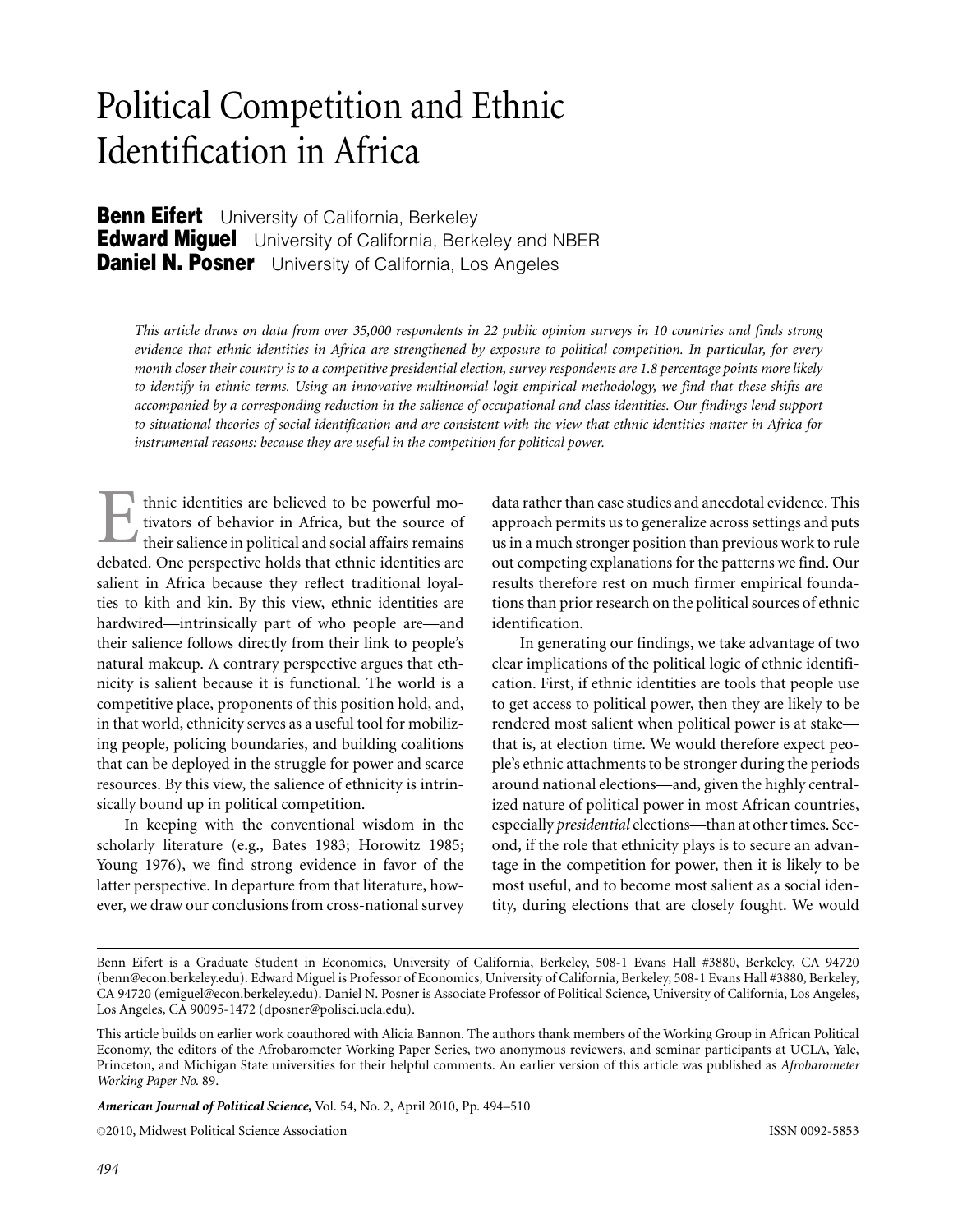therefore expect ethnic attachments to be strongest not just when elections are proximate but when they are also highly competitive.

We test these expectations using survey data on the primary social identity of more than 35,000 respondents in 22 survey rounds across 10 African countries. We find evidence that the strength of ethnic identification (which we operationalize as the likelihood that a respondent names a tribal or language group membership in response to a question about the social group with which she feels she belongs to first and foremost) changes dramatically within African countries over time. We also find strong and robust evidence that these changes are associated with how close in time the survey is to a presidential election and that this proximity effect is conditional on the competitiveness of that election (which we define in terms of the margin of victory between the election's winner and his closest challenger). When the most proximate presidential election is very competitive (i.e., when the margin of victory is near zero), we find that the likelihood that a survey respondent will identify him- or herself in ethnic terms rises by 1.8 percentage points with every month closer the survey is to the election. But as the competitiveness of the election falls, the impact of electoral proximity diminishes, reaching zero in landslide elections where the margin of victory exceeds roughly 40 percentage points. These are exactly the patterns we would expect to observe if ethnic identities in Africa are strengthened by political competition—and *not* the patterns we would expect to see if, as journalistic accounts of Africa imply, ethnic attachments are simply "in the blood."

Two potential mechanisms might account for these relationships. The first emphasizes the mobilizing actions of politicians who "play the ethnic card" at election time; the second stresses voters' recognition, without having to be told so by politicians, that the allocation of resources in Africa tends to follow ethnic lines and that elections are the time for deciding who will allocate those resources. Unfortunately, our data do not permit us to discriminate between these two mechanisms, and our findings are consistent with either or both. Either way, however, the close correspondence between ethnic identification and the electoral cycle underscores ethnicity's instrumental role.

Having demonstrated that exposure to electoral competition is associated with a strengthening of ethnic identity, we then examine which other identities are displaced when people identify more closely with their ethnic groups. Individuals have identities rooted not just in their ethnicity but also in their membership in religious communities, occupation or class groups, and gender categories, among other social affiliations. To explore the impact of elections on these other dimensions of social identification, we employ a multinomial discrete choice (logit) framework to estimate simultaneously the effects of electoral proximity and competitiveness on four different categories of social identity: ethnicity, class/occupation, religion, and gender. Our main finding is that the increasing salience of ethnic identification that occurs in proximity to competitive presidential elections corresponds with a decreasing salience of class/occupational identities. For every additional month closer a survey respondent is to a competitive presidential election, the salience of his or her class/occupational identity decreases by one percentage point—an effect that diminishes (as with the corresponding increased salience of ethnicity) with the declining competitiveness of the election. In keeping with case study findings (e.g., Melson 1971), our results thus imply that electoral competition causes ethnic identities to displace class/occupational identities.

We then move beyond the aggregate effects of electoral competition on ethnic identification to explore whether certain types of individuals are more likely to identify in ethnic terms, both generally and (in somewhat more tentative fashion due to data constraints) in proximity to competitive electoral contests. Although we do not report the specific coefficient estimates for these covariates, all of our main analyses control for the individual characteristics of respondents, such as their age, gender, education, occupation, urban/rural residence, media exposure, and socioeconomic status.<sup>1</sup> We focus on several individual characteristics that are of particular theoretical interest. First, in keeping with the expectations of what we call "second-generation modernization theory," we test whether people located in the modern sector of the economy are more likely to identify in ethnic terms than those in the traditional sector. We find strong evidence that they are.

Then, following theories that emphasize the impact of group size on incentives for ethnic mobilization, we investigate whether the size of the ethnic group to which a person belongs affects the likelihood that he or she will identify in ethnic terms. We find that it does not. We then explore whether supporters of ruling parties are more or less likely to identify themselves in ethnic terms. We find them to be no different than supporters of opposition

<sup>&</sup>lt;sup>1</sup>Our measure of socioeconomic status combines information about the materials from which the respondent's house is built, the respondent's assets, and a "hardship" index built from answers to questions about how often the respondent's family goes without food.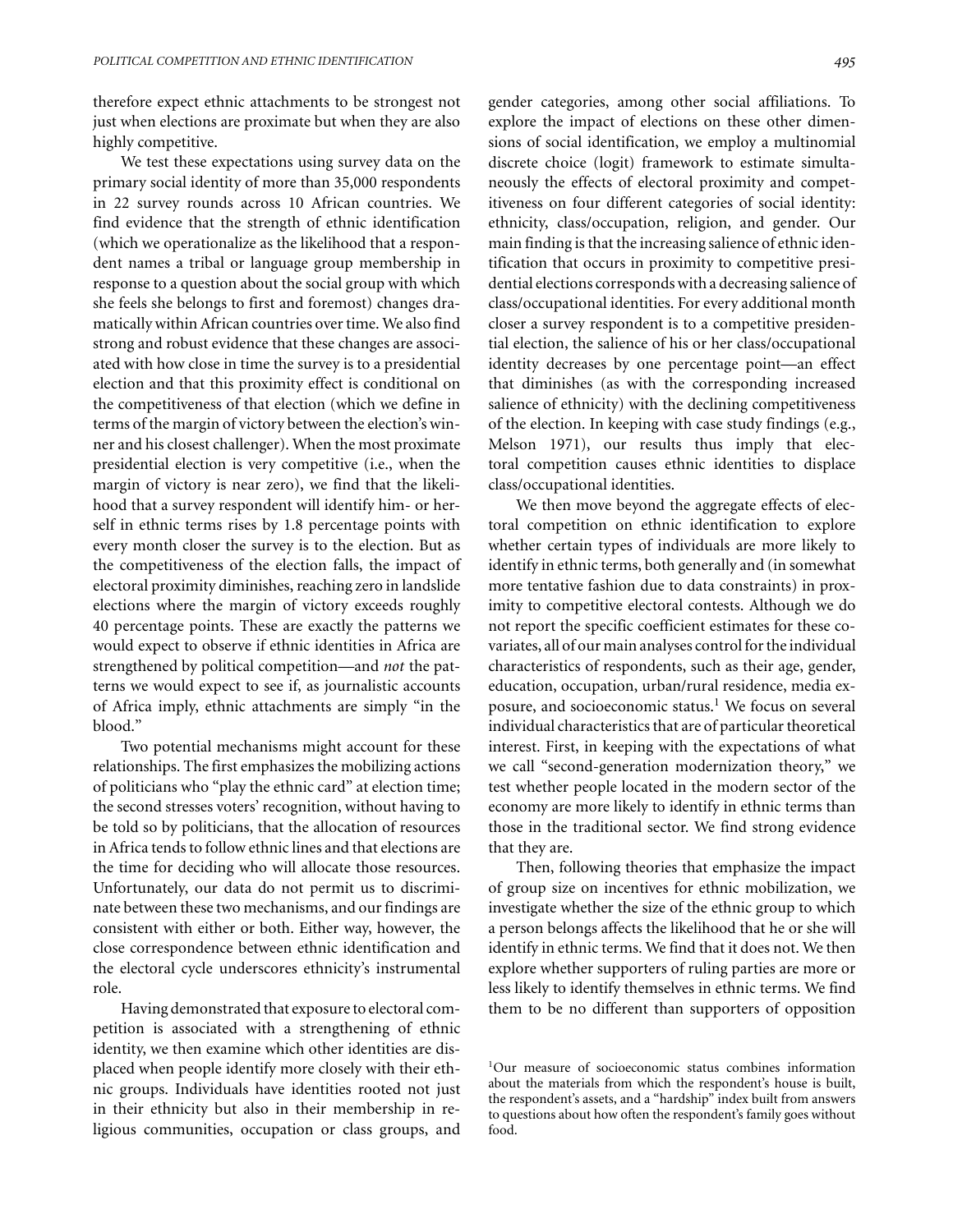parties. Finally, we test whether young men are particularly likely to identify ethnically—a hypothesis made plausible by the images of gun-toting and brick-throwing youth that dominate media coverage of African ethnic conflicts. Again, we find no evidence that this particular subset of the population is more likely to identify in ethnic terms. When we investigate whether ethnic identities become systematically stronger for any of these subcategories of respondents when elections are proximate—a test of these respondents' susceptibility to politically motivated ethnic mobilization—we find no effect. Although this result is consistent with the hypothesis that political competition raises the salience of ethnic identity for all citizens, we note that we have limited statistical power to identify heterogeneous effects of proximity to a competitive election among population subgroups.

Apart from these empirical findings, the article also makes three important methodological contributions. First, along with Bratton, Mattes, and Gyimah-Boadi (2004) and in keeping with the literature that stresses the multidimensional nature of social identities (Chandra 2006; Horowitz 1985; McLaughlin 2007; Posner 2005; Scarritt and Mozaffar 1999), we define our main dependent variable in terms of the social group that respondents feel they belong to first and foremost from among multiple categories of social identity. Thus while our main interest is in the political sources of*ethnic* identification, the multinomial logit empirical methodology we adopt permits us to make inferences about the impact of political competition on other kinds of social identification as well, and about the kinds of identities that individuals*switch out of* when attachments to their ethnic groups move to the forefront of their identity repertoires. The use of this statistical technique represents the first attempt of which we are aware to simultaneously generate estimates of the factors associated with the salience of multiple dimensions of social identity.

A second methodological contribution is our use of repeated country-level observations with microindividual survey data. One of the difficulties with isolating the sources of ethnic identification among survey respondents sampled from multiple countries is that the importance that a respondent attaches to his or her ethnicity is likely to be affected by the characteristics of the broader political and social environment in which he or she lives. For example, factors such as a country's level of economic development (Bates 1983; Melson and Wolpe 1970), its electoral institutions (Reilly 2001; Reynolds 2002), its ethnic diversity (Bates 2000; Collier 2001), its colonial heritage (Laitin 1986), and the nation-building emphasis of its leaders (Miguel 2004) have all been argued to affect the importance that citizens attach to their ethnic

identities.<sup>2</sup> While it is fairly straightforward to control for many of these factors, others are either very difficult to operationalize (for example, "leadership") or are collinear with the country-level political variables whose impact on ethnic identification we seek to estimate.<sup>3</sup> A major advantage of the data we employ in this study is that it has been collected not just across multiple countries but at multiple points in time for the same countries. This permits us to employ country fixed effects that control for country-level features, including unobservable characteristics that we cannot measure. This, in turn, permits us to focus attention on factors that vary within countries across survey rounds, such as our key parameters of interest, the proximity of the survey to the nearest presidential election and the competitiveness of that contest.

To appreciate the utility of the specification we employ, suppose that we had data from just two surveys: one conducted in Country A two months prior to a competitive presidential election, the other conducted in Country B at the exact midpoint of its presidential electoral cycle. If we found that a higher share of respondents said that they ranked their ethnic identity as most important in Country A than in Country B, it would be impossible to know whether the higher salience of ethnicity in Country A was due to the close proximity of its survey to a competitive election or to the fact that, for reasons of history, ethnic demography, leadership, or some other factor, baseline levels of ethnic salience are simply higher in Country A than in Country B. The only way to disentangle the two explanations would be to compare the results of surveys conducted in each country at multiple points in time—sometimes close to and sometimes distant from a competitive presidential election—thereby holding each country's baseline level of ethnic salience constant. This is precisely what the country fixed-effects specification permits us to do.

Finally, the measure of ethnic salience we adopt in this article represents a significant advance over those employed in earlier studies, almost none of which measure ethnic salience directly.<sup>4</sup> Most studies that deal with this issue rely on inferences based on the presumed effects of ethnic salience. In effect, they reason that, because there is ethnic violence in the country in question or because voting patterns or the distribution of patronage appears to

<sup>2</sup>For a test of the impact of several of these factors, see Bossuroy (2008) and Miguel and Posner (2006).

<sup>3</sup>Acemoglu, Johnson, and Robinson (2001) discuss these econometric concerns in cross-country regressions.

<sup>&</sup>lt;sup>4</sup>Bossuroy (2008), Lewis (2007), and Bratton, Mattes, and Gyimah-Boadi (2004), who also draw on survey data and who adopt methodologies similar to our own, are exceptions.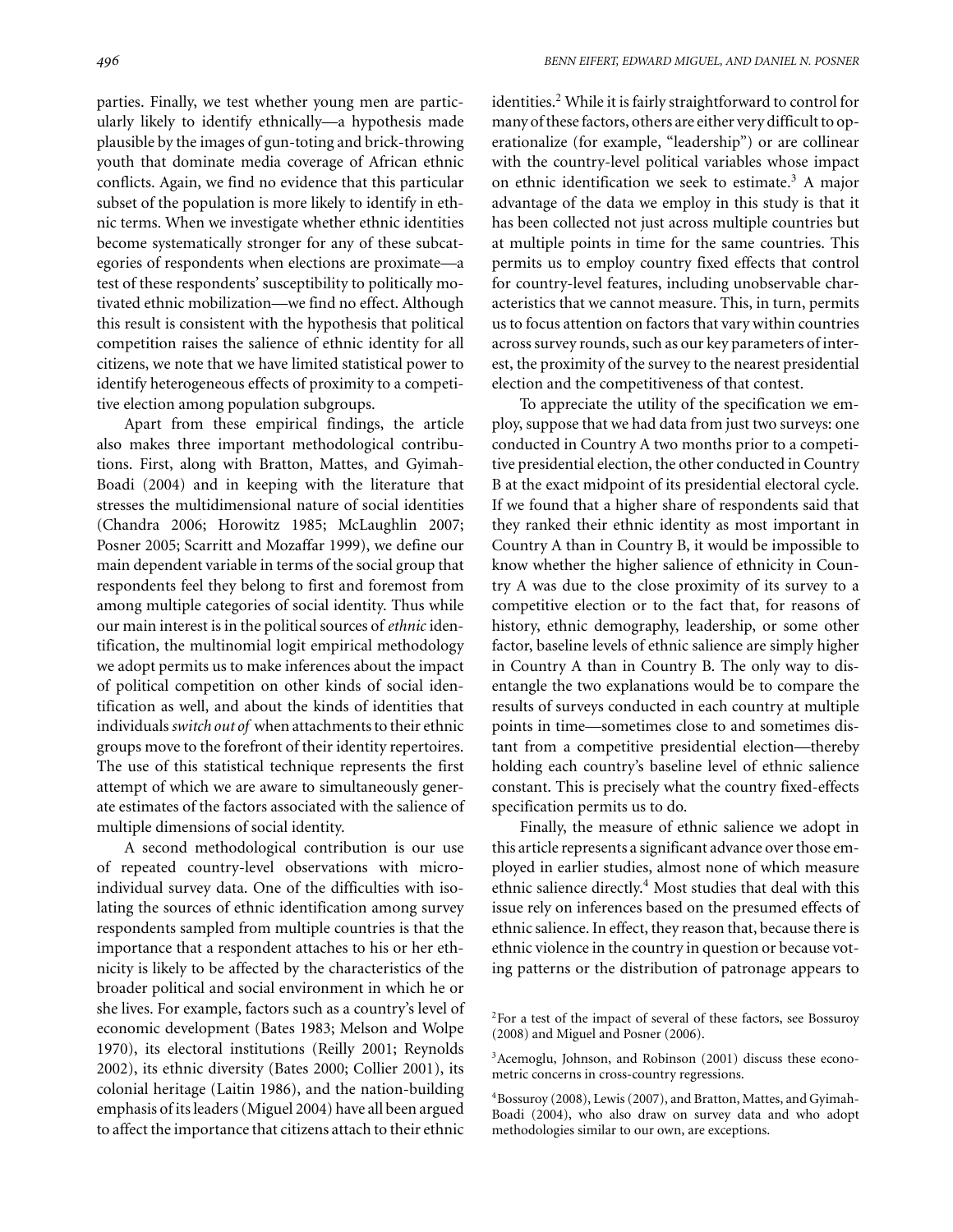follow ethnic lines, ethnicity must be a salient motivating factor in people's behavior. Others rely on assumptions about what the diversity of ethnic groups in a society implies about the salience of ethnicity in that society's politics (e.g., Alesina, Baqir, and Easterly 1999)—a relationship that finds little support in the empirical literature. Neither approach is as defensible as the one pursued here, which bases its assessment of ethnic salience on the self-reported identities of individuals as collected in nationally representative sample surveys.

## **Data and Methodology**

To investigate the sources of ethnic identification in Africa, we employ data collected in rounds 1, 1.5, and 2 of the Afrobarometer, a multicountry survey project that employs standardized questionnaires to probe citizens' attitudes in new African democracies.<sup>5</sup> The surveys we employ were administered between 1999 and 2004. Nationally representative samples were drawn through a multistage stratified, clustered sampling procedure, with sample sizes sufficient to yield a margin of sampling error of  $\pm$ 3 percentage points at the 95% confidence level.<sup>6</sup> Our data consist of 35,505 responses from 22 separate survey rounds conducted in 10 countries: Botswana, Malawi, Mali, Namibia, Nigeria, South Africa, Tanzania, Uganda, Zambia, and Zimbabwe. To make possible the inclusion of country fixed effects, we limit our analysis to countries for which more than one survey round is available.<sup>7</sup>

The main dependent variable we employ comes from a standard question designed to gauge the salience for respondents of different group identifications. The question wording as follows:

We have spoken to many [people in this country, country X] and they have all described themselves in different ways. Some people describe themselves in terms of their language, religion, race, and others describe themselves in economic terms, such as working class, middle class, or a

farmer. Besides being [a citizen of X], which specific group do you feel you belong to first and foremost?

As noted, a major advantage of the way this question was constructed is that it allows multiple answers and thus permits us to isolate the factors that are associated with attachments to different dimensions of social identity. We group respondents' answers into five categories: ethnic, religion, class/occupation, gender, and "other."8

Before turning to the findings, several methodological issues bear mention. First, as we have stressed, the salience of any social identification—be it ethnic or otherwise—is necessarily context specific, and the Afrobarometer data only permit us to ascertain the way respondents identified themselves in the specific context in which they were surveyed. Our task is to use what we know about that context to make inferences about the factors that determine when ethnic group memberships become most salient. The context specificity of respondents' answers is not something we ignore; it is central to our research design. Since our main focus is on the timing of the survey vis-à-vis the most proximate presidential election, we report coefficient estimates only on the election-related variables. However, all of our analyses are robust to the inclusion of controls for other contextual factors, including the characteristics of the interview (whether people other than the respondent were present, whether the respondent consulted other people while answering, whether, in the interviewer's judgment, other people influenced the respondent's answers, and whether the respondent seemed engaged, at ease, suspicious, or threatening) and the characteristics of the enumerator (his or her age, gender, urban-rural background, and education). The country fixed-effect framework we adopt also automatically controls for many other aspects of context that are correlated with the country in which the survey is taking place—its history, its diversity, its colonial heritage, its level of economic development, etc.<sup>9</sup>

<sup>5</sup>Afrobarometer data are currently available through round 4. However, the key question from which we construct our dependent variable was dropped after round 2, so our analyses are limited to rounds 1, 1.5, and 2.

<sup>&</sup>lt;sup>6</sup>Further details of the Afrobarometer project, including the sampling procedures used in collecting the data, are described in Bratton, Mattes, and Gyimah-Boadi (2004).

<sup>7</sup>While this forces us to exclude five additional surveys, the loss of data is more than compensated by the benefits of the fixed-effects framework.

<sup>8</sup>There is some debate in the literature as to what constitutes an "ethnic" identity (Chandra 2006). In the analyses reported in this article, we define "ethnic" identities as synonymous with tribal or language group identities. However, we also generate an alternative definition of "ethnic" that includes such nontribal and nonlinguistic identities as race in the former settler colonies of Namibia, South Africa, Zambia, and Zimbabwe; region in Malawi and Nigeria; and religion in Nigeria. Our results (not shown) are substantively unchanged when we substitute this alternate definition. The "other" category includes identities such as race, region, age, "I'm my own person," etc.

<sup>&</sup>lt;sup>9</sup>There are some aspects of context for which we cannot control: for example, the proximity of the survey interview to religious festivals, harvest times, and other events that might cause some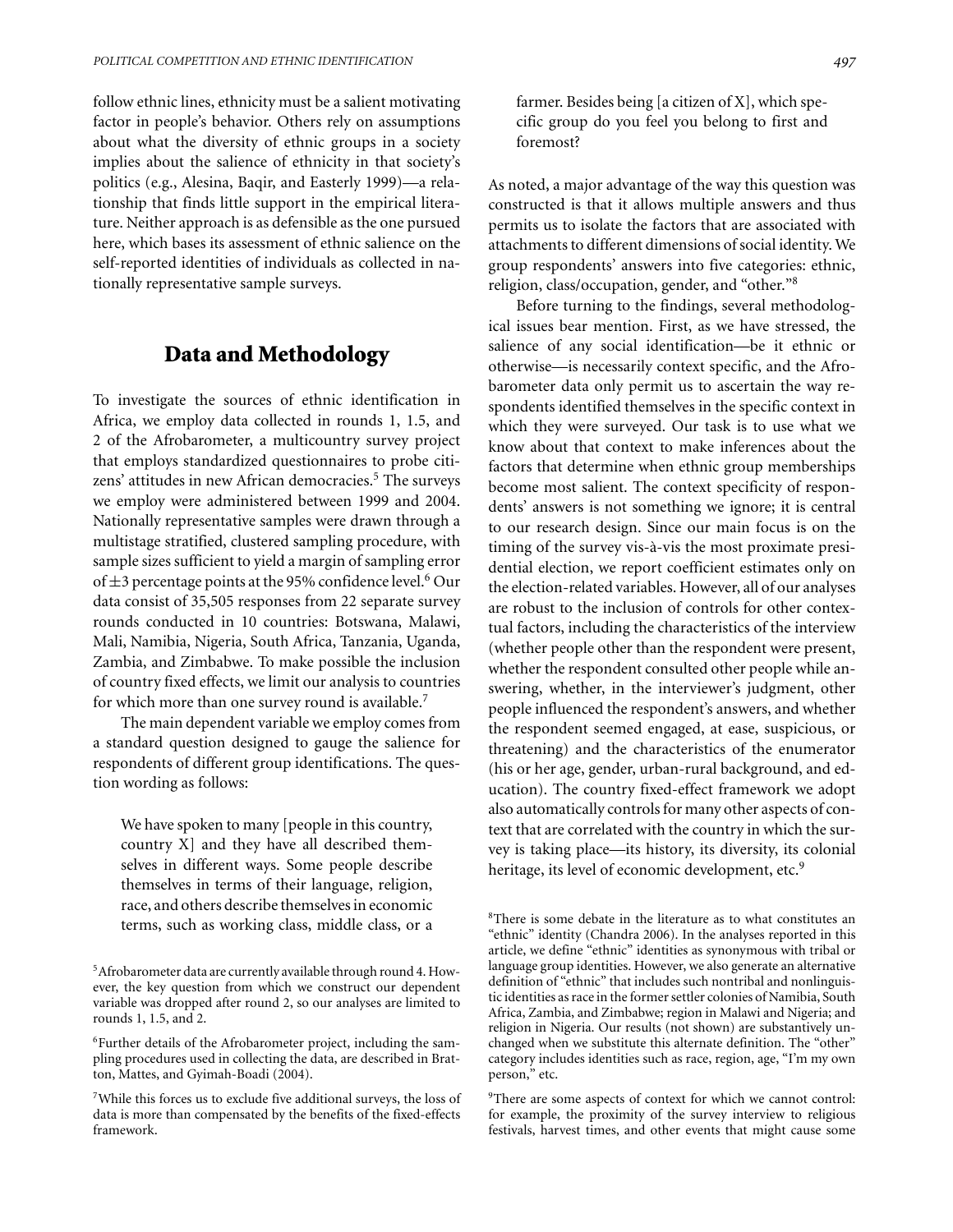Second, quite apart from the issue of the reliability of responses across contexts, the use of self-reported identities introduces the possibility of bias. Respondents in countries where the social norm is not to talk openly about ethnicity might be less likely to confess that their most important social affiliation is with their ethnic community, which would generate a downward bias in measured ethnic salience in that country. This may be particularly likely in a context where open confessions of ethnic solidarity are frowned upon by the regime and where survey enumerators are suspected of being affiliated with the government. While this concern cannot be ruled out, it is dampened by the way the Afrobarometer survey was conducted—confidentially and in private by enumerators who were not affiliated with the government or any political party.

Also, the Afrobarometer survey is not primarily about ethnicity or social identity. The question we use to construct our measure of ethnic salience is just one out of more than 175 questions asked in the standard Afrobarometer questionnaire, only a handful of which make any mention of ethnicity or social identity. Respondents are thus likely to have treated the "with which group do you identify" question as a background query rather than as the central issue around which the survey revolved. Indeed, questions about ethnic background, religious group membership, and language use are standard background questions included in most surveys conducted in Africa. We therefore expect that respondents were probably less guarded in their responses about their ethnic identities than might otherwise have been the case. In addition, to the extent that social norms against confessing the strength of one's ethnic identification vary by country, the country fixed-effect framework that we employ should control for these differences. Similarly, to the extent that a respondent's willingness to speak freely about his or her ethnic identity depends on the characteristics of the person who is asking the questions, the robustness of our findings to the inclusion of controls for the age, gender, urban/rural background, and education of the enumerator, as well as for the presence of other people at the survey location at the time of the survey, should minimize concerns about this possible source of bias.

identities to become momentarily more salient. In any case, such idiosyncratic situational factors should make it harder for us to find statistically significant relationships, and would only introduce bias into our estimated effects if the timing of these other factors was systematically correlated with proximity to and competitiveness of elections, or if they happened to affect outcomes in a particularly influential survey round. The fact that our results are robust to dropping any single country suggests that this latter concern is unwarranted.

Two additional potential concerns stem from the way the survey question was structured. A first issue is that the question explicitly bars respondents from describing themselves in terms of nationality: it ask, "*Besides being [your nationality (e.g., Namibian, Zambian, etc.)]*, which specific group do you feel you belong to first and foremost?" We therefore cannot rule out the possibility that respondents might consider national identity as more important to them than all of the identity categories recorded in our data.10 This said, to the extent that the patterns of ethnic identification we observe are due to unobserved variation in levels of national identification, these levels plausibly vary across countries more than within them over time and, as such, should be controlled for by our inclusion of country fixed effects.

A related issue is that the survey question provides information about the salience of the reported group membership in relative, not absolute, terms. All we are able to infer from respondents' answers is the identity that they rank first from among those identity categories explicitly mentioned in the question (and, as noted, excluding national identity). We have no way of knowing how much absolute importance respondents attach to their first-ranked (or second- or third-) group memberships. Thus to conclude on the basis of our data that ethnicity is more salient in Country A than Country B because a larger share of survey respondents in Country A ranked ethnicity first is not quite right. It is conceivable, though we think unlikely, that ethnicity might be more salient in absolute terms to people in Country B, even though a larger share of them rank some other category of identity as even more important than ethnicity.<sup>11</sup>

Finally, legitimate questions can be raised about the generalizability of our findings. Although broadly representative of Africa as a whole, the 10 countries included in our study are not a substitute for a continent-wide sample. Our sample includes just one Francophone country (Mali), no countries that have failed to introduce at least some democratic or market reforms over the last decade (a precondition for an Afrobarometer survey),

<sup>11</sup>We return to the econometric implications of this issue below.

<sup>10</sup>Results from a Kenyan survey of 1,207 eligible voters conducted just prior to that country's December 2007 presidential elections (summarized in Afrobarometer 2008) suggest that this is indeed a possibility. In response to a question about how they ranked the relative importance of their national and ethnic identities, just 10% said they put their ethnic identity above being Kenyan (35% ranked them equally). Although strong social pressure against publicly expressing a preference for one's ethnic identity over one's national identity may account for these results, the close proximity of the survey to the election should have made this a particularly likely moment for respondents to have ranked their ethnic identities first.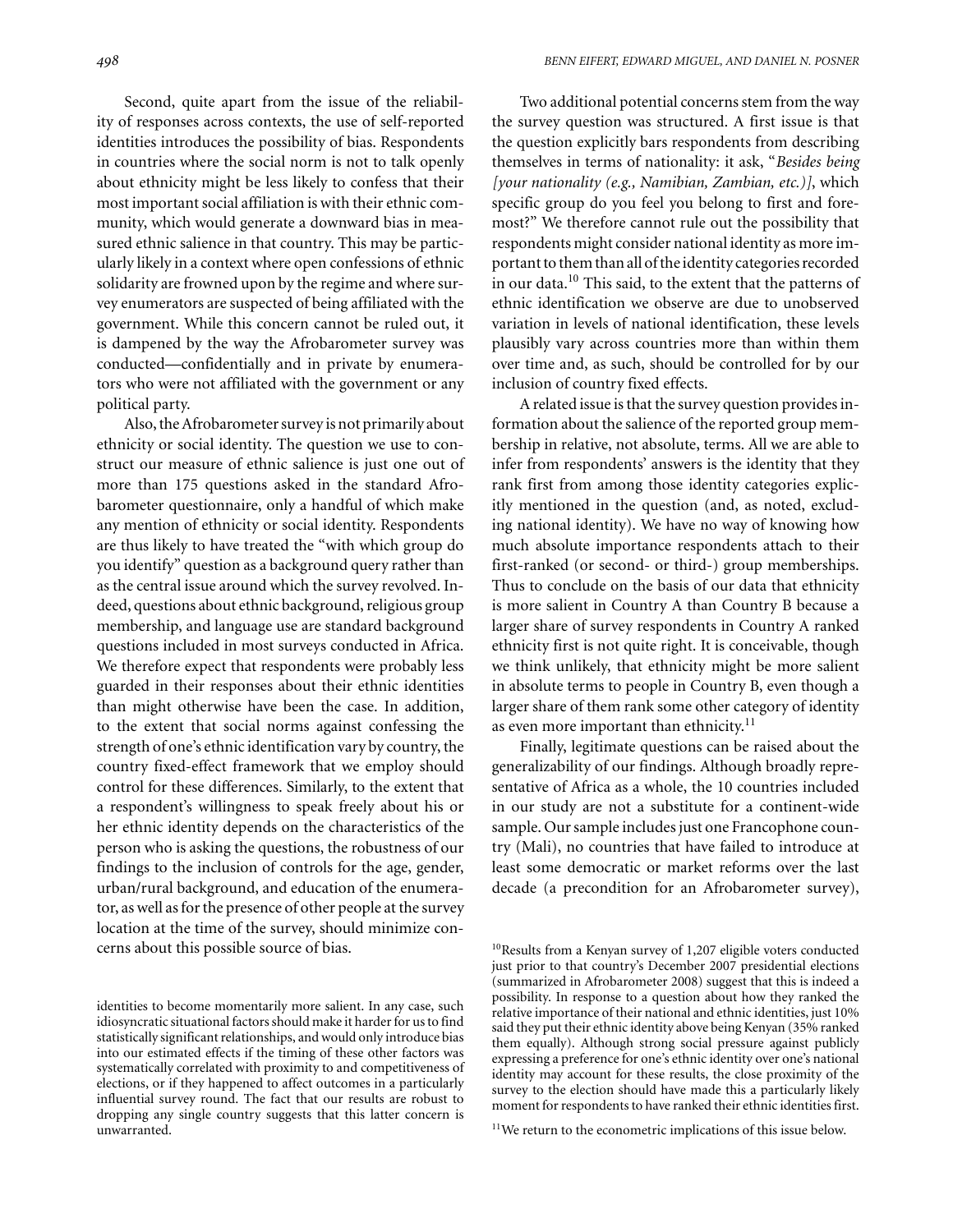|                                    | <b>Economic Characteristics</b> | <b>Political Characteristics</b> |         |                            |                              |                    |
|------------------------------------|---------------------------------|----------------------------------|---------|----------------------------|------------------------------|--------------------|
| Country and<br><b>Survey Round</b> | Per Capita Income,<br>\$ (PPP)  | Under-5<br>Mortality             | % Urban | Political<br><b>Rights</b> | <b>Months</b> to<br>Election | <b>Vote Margin</b> |
| Botswana, 1999                     | 7,122                           | 101                              | 52      | $\overline{2}$             | $-1$                         | 0.30               |
| Botswana, 2003                     | 8,725                           | 116                              | 56      | 2                          | 16                           | 0.26               |
| Malawi, 1999                       | 594                             | 188                              | 15      | 3                          | $-5$                         | 0.07               |
| Malawi, 2003                       | 569                             | 175                              | 16      | 3                          | 12.5                         | 0.09               |
| Mali, 2001                         | 894                             | 224                              | 27      | 2                          | 15.5                         | 0.07               |
| Mali, 2002                         | 913                             | 224                              | 28      | $\overline{c}$             | $-6.5$                       | $0.07\,$           |
| Namibia, 1999                      | 6,074                           | 69                               | 32      | $\overline{2}$             | $-2$                         | 0.66               |
| Namibia, 2002                      | 6,389                           | 65                               | 33      | $\overline{c}$             | $-28$                        | 0.66               |
| Namibia, 2003                      | 6,274                           | 64                               | 34      | $\overline{2}$             | 14.5                         | 0.69               |
| Nigeria, 2000                      | 882                             | 207                              | 44      | 4                          | $-11$                        | 0.26               |
| Nigeria, 2001                      | 875                             | 205                              | 45      | $\overline{4}$             | 19.5                         | 0.30               |
| Nigeria, 2003                      | 1,000                           | 199                              | 46      | 4                          | $-6$                         | 0.30               |
| South Africa, 2000                 | 9,488                           | 63                               | 57      | $\mathbf{1}$               | $-13.5$                      | 0.57               |
| South Africa, 2002                 | 9,819                           | 65                               | 58      | $\mathbf{1}$               | 18.5                         | 0.57               |
| Tanzania, 2001                     | 541                             | 137                              | 22      | 4                          | $-5$                         | 0.55               |
| Tanzania, 2003                     | 593                             | 129                              | 23      | $\overline{4}$             | 29                           | 0.69               |
| Uganda, 2000                       | 1,249                           | 145                              | 12      | 6                          | 9.5                          | 0.42               |
| Uganda, 2002                       | 1,301                           | 141                              | 12      | 6                          | $-18.5$                      | 0.42               |
| Zambia, 1999                       | 764                             | 182                              | 35      | 5                          | 25                           | 0.02               |
| Zambia, 2003                       | 823                             | 182                              | 35      | 5                          | $-16.5$                      | 0.02               |
| Zimbabwe, 1999                     | 2,759                           | 117                              | 35      | 6                          | 8.5                          | 0.02               |
| Zimbabwe, 2004                     | 1,832                           | 129                              | 36      | 7                          | $-26$                        | 0.14               |
| Average, sample countries          | 3,185                           | 142                              | 34      | 3.5                        | $14.1*$                      | 0.32               |
| Average, SSA (2004)                | 1,803                           | 168                              | 35      | 4.3                        | $\ast$                       | 0.34               |

**TABLE 1 Economic and Political Characteristics of Sample Countries**

*Notes:* Political rights from Freedom House. Months to election is the number of months to the nearest national election, with negative numbers signaling that the nearest election is in the past. Electoral margin is defined as the gap between the vote share of the winner and the runner-up in the most recent presidential election; if no presidential elections were held within five years (e.g., if president is elected by the legislature), then most recent legislative election is used.

<sup>∗</sup>Average electoral proximity for Afrobarometer countries corresponds to the average of the absolute values. Average for SSA is not meaningful as not all countries hold regular elections.

and, with the exception of Uganda, no countries involved in civil wars at the time the survey data were collected. As Table 1 indicates, per capita income in the 10 countries is about 75% higher than the African average (though this is mainly driven by the southern African cases of Botswana, Namibia, and South Africa—the other seven countries are actually poorer than the Sub-Saharan Africa average) and rates of under-five child mortality in our sample are slightly lower than in Africa as a whole. Rates of urbanization are roughly comparable to the regional average. Presidential elections appear to be similarly (un)competitive in our 10 sample countries as in Africa as a whole (the average margin of victory in presidential contests is 32 and 34 percentage points, respectively), but citizens in our sample enjoy slightly more extensive political rights than in the average African country (note that on the Freedom House scale, which runs from 1 to 7, lower numbers indicate greater rights).

Our findings therefore must be interpreted with the caveat that they may not be entirely representative of Africa as a whole. This said, the fact that Bossuroy (2008) reports similar results to ours in a parallel study using comprehensive survey data from a quite different set of African countries lends confidence to the generalizability of our findings.<sup>12</sup>

<sup>12</sup>Bossuroy's analysis of ethnic identification is based on a crosssection of surveys of 32,492 urban respondents in seven Francophone West African countries: Benin, Burkina Faso, Côte d'Ivoire, Mali, Niger, Senegal, and Togo.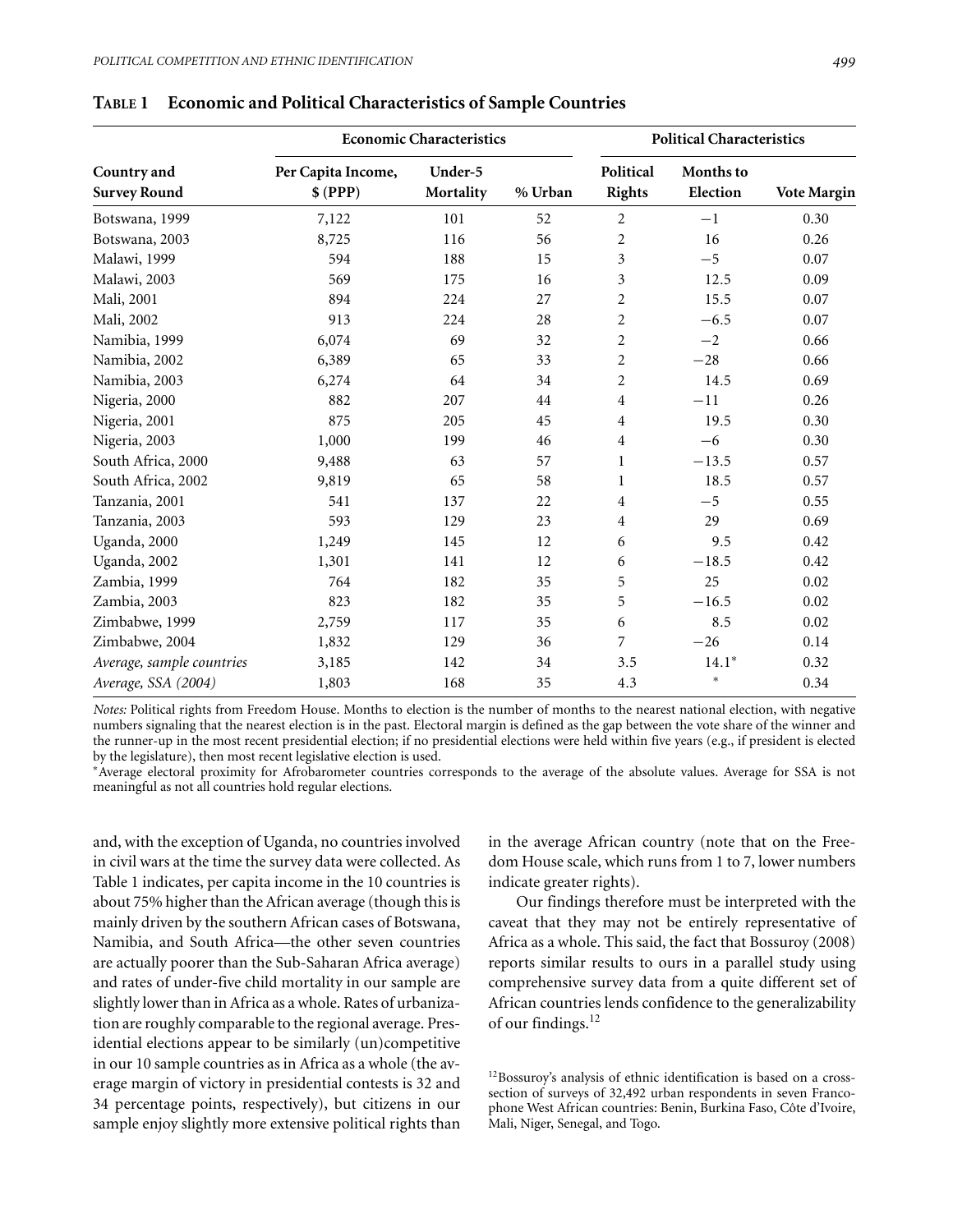| <b>Country and Survey Round</b> | Ethnic | Occupation/Class | Religion | Gender | Other | <b>No Answer</b> |
|---------------------------------|--------|------------------|----------|--------|-------|------------------|
| Botswana, 1999                  | 0.44   | 0.09             | 0.05     | 0.00   | 0.35  | 0.07             |
| Botswana, 2003                  | 0.28   | 0.12             | 0.08     | 0.02   | 0.45  | 0.06             |
| Malawi, 1999                    | 0.37   | 0.25             | 0.24     | 0.00   | 0.07  | 0.08             |
| Malawi, 2003                    | 0.20   | 0.58             | 0.08     | 0.04   | 0.08  | 0.02             |
| Mali, 2001                      | 0.40   | 0.23             | 0.23     | 0.04   | 0.11  | 0.00             |
| Mali, 2002                      | 0.37   | 0.36             | 0.24     | 0.03   | 0.01  | 0.00             |
| Namibia, 1999                   | 0.52   | 0.32             | 0.05     | 0.00   | 0.01  | 0.10             |
| Namibia, 2002                   | 0.62   | 0.17             | 0.06     | 0.02   | 0.09  | 0.04             |
| Namibia, 2003                   | 0.25   | 0.24             | 0.03     | 0.29   | 0.17  | 0.03             |
| Nigeria, 2000                   | 0.48   | 0.29             | 0.21     | 0.00   | 0.02  | 0.00             |
| Nigeria, 2001                   | 0.31   | 0.41             | 0.21     | 0.04   | 0.03  | 0.00             |
| Nigeria, 2003                   | 0.49   | 0.20             | 0.19     | 0.03   | 0.07  | 0.01             |
| South Africa, 2000              | 0.42   | 0.15             | 0.18     | 0.00   | 0.24  | 0.02             |
| South Africa, 2002              | 0.22   | 0.42             | 0.06     | 0.05   | 0.23  | 0.01             |
| Tanzania, 2001                  | 0.03   | 0.79             | 0.05     | 0.09   | 0.04  | 0.00             |
| Tanzania, 2003                  | 0.17   | 0.38             | 0.07     | 0.02   | 0.27  | 0.08             |
| Uganda, 2000                    | 0.13   | 0.66             | 0.09     | 0.06   | 0.05  | 0.01             |
| Uganda, 2002                    | 0.18   | 0.59             | 0.08     | 0.06   | 0.07  | 0.01             |
| Zambia, 1999                    | 0.12   | 0.46             | 0.34     | 0.00   | 0.04  | $0.04\,$         |
| Zambia, 2003                    | 0.11   | 0.44             | 0.18     | 0.02   | 0.04  | 0.23             |
| Zimbabwe, 1999                  | 0.47   | 0.37             | 0.08     | 0.00   | 0.06  | 0.02             |
| Zimbabwe, 2004                  | 0.19   | 0.29             | 0.20     | 0.12   | 0.25  | 0.02             |
| Average                         | 0.31   | 0.36             | 0.14     | 0.04   | 0.12  | 0.04             |

**TABLE 2 Social Identities Ranked "First and Foremost" in the 22 Survey Rounds**

*Notes:* Average values for each column weight each survey round equally, so respondents from countries with larger sample sizes are weighted less.

# **The Salience of Ethnic (and Other) Identities**

Table 2 reports the frequency distribution of responses to the "which specific group do you feel you belong to first and foremost?" question for all 22 survey rounds in our sample. Contrary to the stereotype that Africans are unidimensionally ethnic in their self-identifications, a minority of 31% of respondents identify themselves first and foremost in ethnic terms.<sup>13</sup> Indeed, fewer respondents choose ethnic identities than class/occupation identities, which are chosen by 36% of respondents. In addition, responses vary tremendously across countries and, perhaps even more strikingly, within countries over time—a finding consistent with theories of ethnic identification that stress contextual variability. The variation we

observe across countries confirms the necessity of adopting an estimation framework that controls for countryspecific factors. The variation within countries over time is, of course, central to our identification strategy: our main interest is in ascertaining whether (or what share of) that variation can be explained by the proximity and competitiveness of the nearest presidential election.

Since the surveys are repeated cross-sections rather than panels of individuals, we cannot reject completely the possibility that sampling variation is behind some of the changes that we observe within countries across survey rounds. However, since the Afrobarometer employs the same sampling methodology in all survey rounds, and given the large, nationally representative sample of individuals included in each survey, we can be fairly certain that sampling variation is not primarily behind these shifts. The robustness of our findings to dropping countries one at a time also allays fears that sampling variation in a single country might be driving our results.

A crucial, and slightly different, question relates to the timing of the Afrobarometer surveys, which provides the source of variation in our key proximity variable.

<sup>&</sup>lt;sup>13</sup>Note that the "average" row weights each survey round equally, so that respondents from countries with larger sample sizes are weighted less. The raw (unweighted) share of respondents identifying in ethnic terms is 29.2% and the share when weighting each survey round by country population is 26.7%.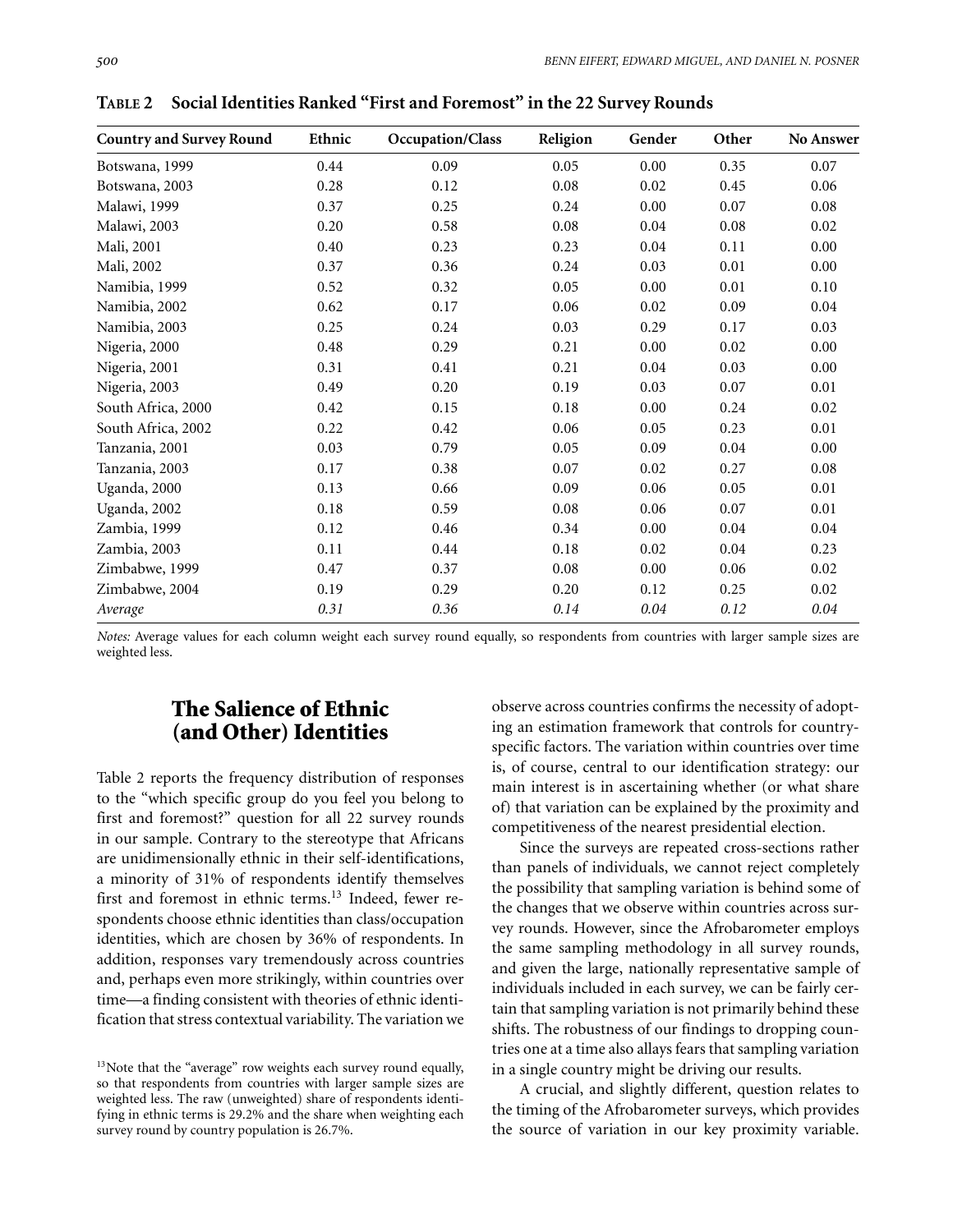One concern is that surveys might have been deliberately scheduled close to exciting, hotly contested elections (perhaps because they represent moments when political attitudes are particularly interesting and worth surveying) but not close to less hotly contested elections. Fortunately, there is little evidence that the timing of surveys was in any way related to electoral cycles, in part because the enormous logistical task of selecting enumeration sites and setting up field teams requires that preparations be made many months or even years in advance. Moreover, this timing would not account for the strong interaction effects between election proximity and competitiveness that we document below.

To the extent that survey timing was in any way endogenous to election timing, it was through what appears to have been a conscious decision by the Afrobarometer organizers after round 1 not to schedule surveys right near elections. While this would have been a uniform (and thus unproblematic) policy change, the worry is that such a change in the timing of surveys (away from elections) might have combined with a downward secular trend in the salience of ethnic identities. This could produce a spurious correlation between electoral proximity and ethnic identity salience. We deal with this possible confounding story, as well as the possibility that changes in survey implementation<sup>14</sup> across survey rounds might have generated changes in reported levels of ethnic identification, by including fixed effects in our regressions for each survey round (1, 1.5, 2) as well as a linear time trend.<sup>15</sup>

# **The Political Sources of Ethnic Identification**

What, then, accounts for the variation we observe in the tendency of survey respondents to identify in ethnic terms? To answer this question, we model each individual respondent *i* living in country *c* taking part in survey round  $t$  as attaching a salience  $S<sub>ict</sub>$  to his or her ethnic identity (recall that "salience" is operationalized as the likelihood that a respondent answers the "with which group do you identify first and foremost?" question in terms of his or her membership in a tribe or

language group). Using this framework, we can examine empirically the extent to which a respondent's identity function  $S_{\text{ict}}$  is systematically related to his or her observable characteristics and his or her country's political environment. Combining observable and unobservable heterogeneity, we express the salience of ethnic identity for individual *i* in country *c* during survey round *t* as

$$
S_{ict} = Z'_{ct} \gamma + X'_{ict} \beta + \mu_{ict}
$$
 (1)

where the vector **X**<sub>ict</sub> contains individual-level variables including gender, age, education, occupation, media exposure, and socioeconomic status; the vector Z<sub>ct</sub> contains country-level factors; and  $\mu_{\text{ict}}$  is individual *i*'s idiosyncratic level of attachment to ethnic identity—that is, the part of S<sub>ict</sub> that is unrelated to observables. Our particular focus is on the proximity in months between a presidential election in country *c* and the administration of survey round *t*, as captured by minus one times the absolute value of months ( $proximity_{ct}$ ), as well as on the competitiveness of the same election, as measured by minus one times the vote share margin between the winner and the runner-up (competitiveness<sub>ct</sub>).<sup>16</sup> This is represented as  $Z'_{ct}\gamma = \gamma_1$  proximity<sub>ct</sub> +  $\gamma_2$ competitiveness<sub>ct</sub> +  $\gamma_3$ (proximity<sub>ct</sub> × competitiveness<sub>ct</sub>). Thus the hypothesized change in the strength of ethnic identity as elections draw nearer is allowed to depend on the competitiveness of those elections.<sup>17</sup>

Table 3 presents the results of four regressions of ethnic identification on our main independent variables: proximity<sub>ct</sub>, competitiveness<sub>ct</sub>, and proximity<sub>ct</sub>  $\times$ 

<sup>16</sup>Country-level values for these variables are provided for each survey round in Table 1. In Botswana and Zimbabwe, the electoral proximity variable is calculated in terms of the number of months before/after the most proximate *parliamentary* election, and the margin of victory variable is calculated as the difference in votes for the two most vote-winning parliamentary parties. In the case of Botswana, this is because the country does not hold presidential contests; in the case of Zimbabwe, it is because presidential and parliamentary elections are not held concurrently and the most proximate national election to both of the Afrobarometer surveys we use was the parliamentary contest of June 2000. For ease of interpretation, we code proximity as  $-1$   $\ast$  |(months to/from nearest election)| so that larger numbers imply increasing proximity. Note that by taking the absolute value of the distance to/from the nearest election we assume that the salience of ethnicity changes symmetrically on either side of the election. In analyses (not shown), we tested for asymmetrical effects (i.e., the possibility that ethnic salience gradually increases as election day approaches but then declines quickly after the polls close) but found no evidence for such a pattern. For ease of interpretation, we code competitiveness as −1∗(Vote share of winner – Vote share of runner-up) so that larger numbers imply increasing competitiveness.

<sup>17</sup>In particular,  $\partial S_{\text{ict}}/\partial$ proximity<sub>ct</sub> =  $\gamma_1 + \gamma_3$ competitiveness<sub>ct</sub> and  $\partial S_{\text{ict}}/\partial \text{competitiveness}_{\text{ct}} = \gamma_2 + \gamma_3$  proximity<sub>ct</sub>.

<sup>14</sup>For example, modifications in enumerator training and/or the protocols used for the postcoding of data.

<sup>&</sup>lt;sup>15</sup>Regression results (not shown) indicate that respondents in round 1 were, in fact, more likely to identify ethnically than respondents in rounds 1.5 or 2. Because we include survey round dummies, the findings reported in the article control for this tendency.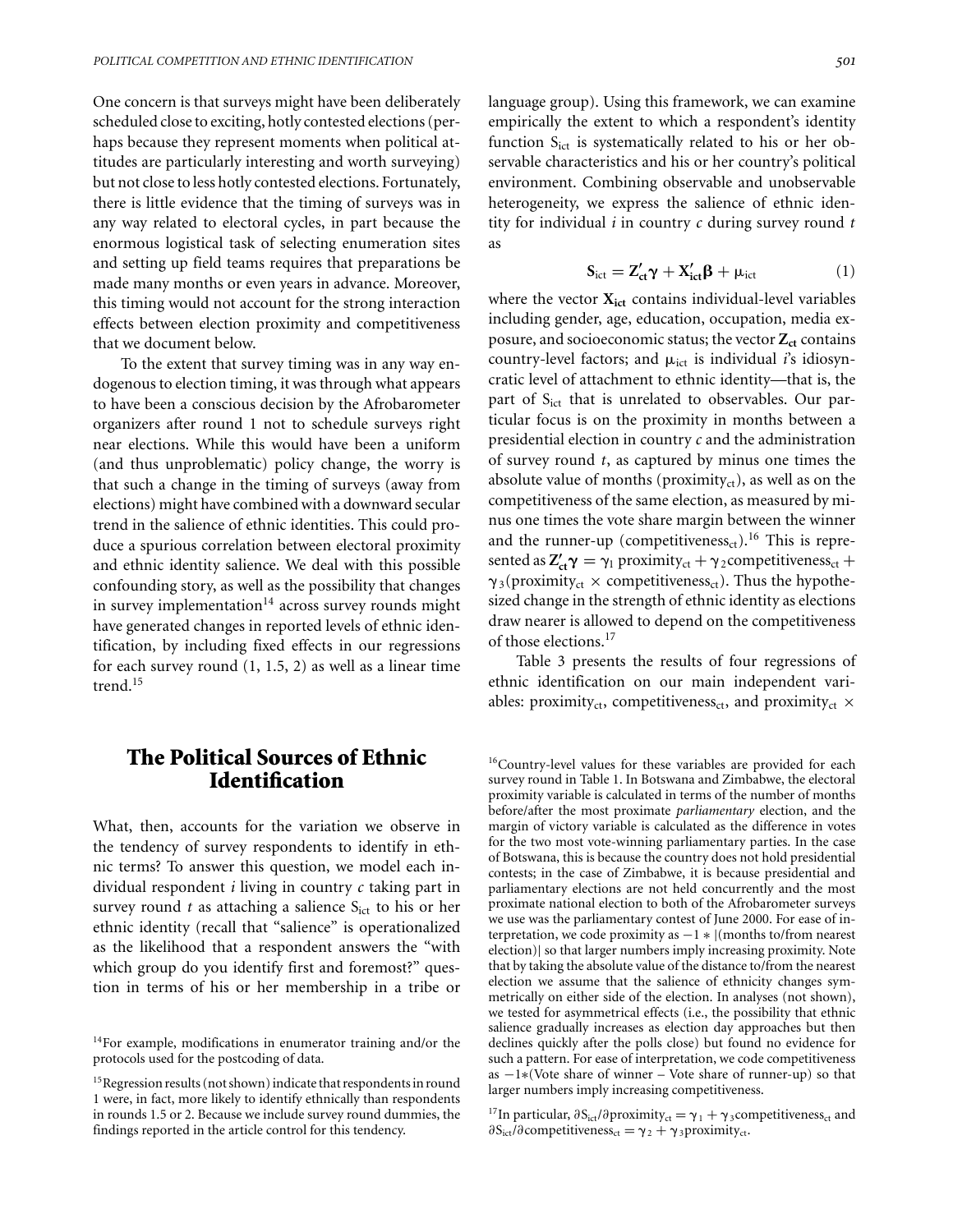|                               | Logit          |                |               | OLS (Country-Level) |  |
|-------------------------------|----------------|----------------|---------------|---------------------|--|
|                               | (1)            | (2)            | (3)           | $\left( 4\right)$   |  |
| <b>Electoral proximity</b>    | 0.003          | 0.018          | 0.018         | 0.018               |  |
|                               | (0.003)        | $(0.003)$ ***  | $(0.002)$ *** | $(0.008)$ **        |  |
| Electoral competitiveness     | $-0.387$       | $-0.285$       | $-0.304$      | 0.246               |  |
|                               | (1.49)         | (0.553)        | (0.721)       | (1.29)              |  |
| Proximity $*$ competitiveness |                | 0.044          | 0.045         | 0.041               |  |
|                               |                | $(0.007)$ ***  | $(0.007)$ *** | $(0.014)$ ***       |  |
| Individual-level covariates   | N <sub>0</sub> | N <sub>0</sub> | Yes           | N/A                 |  |
| Country-rounds                | 22             | 22             | 22            | 22                  |  |
| <b>Observations</b>           | 35,505         | 35,505         | 35,505        | 22                  |  |
| $R^2$                         | 0.09           | 0.09           | 0.10          | 0.53                |  |

#### **TABLE 3 Political Determinants of Ethnic Identification**

*Notes:* Coefficients reported are marginal effects dP(ethnic)/dX. Standard errors (clustered at the country level) in parentheses. Significantly different than zero at 90% (\*), 95% (\*\*), 99% (\*\*\*) confidence. All logit specifications include country fixed effects and trend and survey round controls; OLS country-level regression includes country fixed effects only. Observations are weighted by 1/(number of observations from that country) to weight each country survey round equally.

competitiveness $_{ct}$ . All four specifications include country fixed effects and weight each observation by 1/(number of observations from that country) in order to weight each country survey round equally.18 The first three columns are logit models with standard errors clustered at the country level to account for the hierarchical nature of the data.<sup>19</sup> These three regressions also include the survey round controls and time trend discussed above. Clustering error terms at the country level should deal appropriately with the dependence of the key independent variables for individuals in the same country and the same survey round.<sup>20</sup> Nonetheless, as a robustness check we revisit the analysis in the fourth column in an OLS regression with data aggregated to the country-round level

<sup>18</sup>The results are robust to the exclusion of these country population weights.

<sup>19</sup> A potential alternative to our approach is hierarchical linear modeling (HLM). The advantages of HLM lie in the explicit structure placed on the error and hence the ability to estimate directly the correlations in the error terms across "related" observations. However, HLM is not suitable for our purposes because it makes the strong assumption that model random effects are uncorrelated with the independent variables of interest, and the likelihood of this assumption being violated is precisely the motivation for our empirical approach. In addition, we are studying a discrete choice (of primary identity) from a menu of options, which makes the nonlinear, maximum-likelihood logit a natural modeling framework. Linear models like HLM are less suitable for discrete choice settings.

20As mentioned below, the results are robust to a nonparametric bootstrap of the standard errors using resampling at the country level, which is theoretically more appropriate given the relatively small number of countries.

 $(N = 22)$ ; here the dependent variable is the share of respondents in the country survey round that identified in ethnic terms, as in Table 2). The fact that all three versions of our main specification (columns 2–4) generate almost identical results speaks to the robustness of the relationship between ethnic identification and the political factors we are investigating.

The results reported in column 1 suggest that, on average, neither the proximity of the survey to a presidential election (in months, absolute value) nor the competitiveness of that election (the margin of victory, in percentage points) has any independent impact on the likelihood that a survey respondent will identify him- or herself in ethnic terms. Some caution must be taken, however, in interpreting the "electoral competitiveness" term given the relatively small degree of within-country variation we observe in our data on this variable (see the "vote margin" column in Table 1). Indeed, in four of our 10 countries, the same election serves as the most proximate contest to the two country surveys we use, so there is no variation on this term. Since all of the explanatory leverage in our specification comes from within-country comparisons, the coefficient estimates on the "competitiveness" variable are being produced by only a subset of our (already small) set of country cases. This problem is compounded by the fact that the within-country variation we do observe is based on relatively small differences in the margin of victory between the winning presidential candidate and the runner-up—differences that are likely a product as much of measurement error and/or electoral fraud as of true changes in the underlying competitiveness of the contests. Given these considerations, we do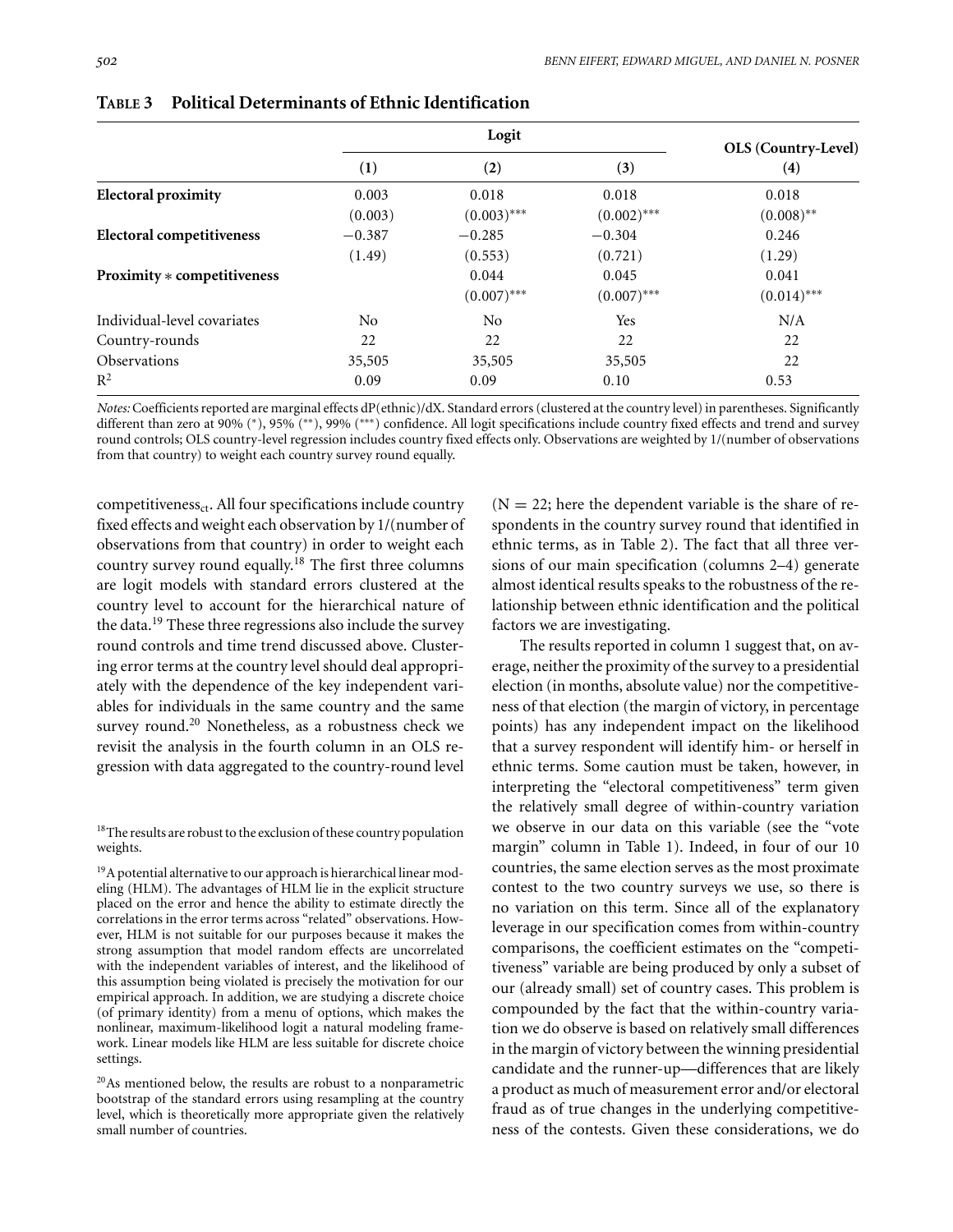not put much weight on our rather imprecise estimates on the "competitiveness" variable.<sup>21</sup>

Rather, we focus on the interaction term between proximity and competitiveness, and it is the substantial cross-country variation in electoral competitiveness that allows us to estimate this effect. When we add such an interaction term to our initial specification (column 2), we find that the coefficients on proximity and the interaction term are statistically significant. Taken together, the interpretation of the point estimates in column 2 is that the likelihood that a person will identify him- or herself in ethnic terms increases by 1.8 percentage points (s.e. 0.3 percentage points) for each month closer to an election the survey is administered, *but* that this effect falls as the competitiveness of the election decreases, dropping all the way to zero for landslide elections with a margin between the winner and runner-up of roughly 40 percentage points. Thus a survey respondent asked within a month of a closely fought presidential election how she identifies herself would be nearly 22 percentage points (s.e. 3.6) more likely to respond in ethnic terms than if she were asked a year earlier or a year later. However, if the election was won in a landslide, her answer would be unaffected by the proximity of the election. Given that the baseline likelihood of ethnic identification in our sample is 31%, a 22 percentage point predicted change over the course of 12 months is a very large effect indeed.

These results are confirmed in column 3, which adds a host of individual-level controls for respondents' age, gender, occupation, education, media exposure, and urban or rural residence (coefficients not shown), and column 4, which replicates the analysis at the country level. $^{22}$ The fact that the findings are highly statistically significant using the conservative country-round level approach in column 4, with only 22 observations, indicates that the results in columns 1 through 3 are not simply an artifact of using large samples of individual-level data. The findings are nearly identical across all three specifications; more-

#### **FIGURE 1 Ethnic Identification and Electoral Proximity, by Competitiveness of National Elections**



*Notes:* More competitive elections are defined as those where electoral margin is < 29.5%, the median in our sample.

over, as noted, all results are robust to dropping countries one at a time.

The main results are presented graphically in Figure 1, where the proximity to the closest country election is presented on the x-axis (demeaned by country, which is equivalent to our country fixed-effects regression specification) and the extent of ethnic identification is on the y-axis (also demeaned by country). Two plots are presented: one pattern for relatively competitive elections (cases where the electoral margin is less than the sample median of 29.5 percentage points), and one for landslide elections (when the margin is greater than the median), although the results are nearly unchanged using a lower competitive election threshold of 10 percentage points (not shown). The relationships come through clearly: the plot is strongly negative for competitive elections (meaning that ethnic identification falls sharply when surveys are conducted farther away in time from competitive elections) but is nearly flat for landslide elections. All of this is consistent with a story whereby the salience of ethnic identities is correlated with the electoral cycle, but only in settings where elections constitute meaningful contests for political power.

# **Political Competition and Other Social Identities**

Our main dependent variable (based on the "with which group do you feel you belong to first and foremost?" question) permitted multiple responses. This makes it a

<sup>21</sup>Bootstrapped standard errors for the lower-order electoral competitiveness coefficient estimates in Tables 3 and 4 were significantly larger than the asymptotic standard errors we report (not shown), lending credence to the claim that the estimates may not be reliable. Bootstrapped standard errors for the electoral proximity and interaction terms were somewhat larger than those reported but still within conventionally accepted limits of statistical significance. For those interested, the bivariate correlation between competitiveness and ethnic salience (conditional on country fixed effects) is not statistically significant (results not shown); we thank a referee for this suggestion.

 $22$ The results reported in column 3 are also robust to the inclusion of extensive additional controls for interview and enumerator characteristics.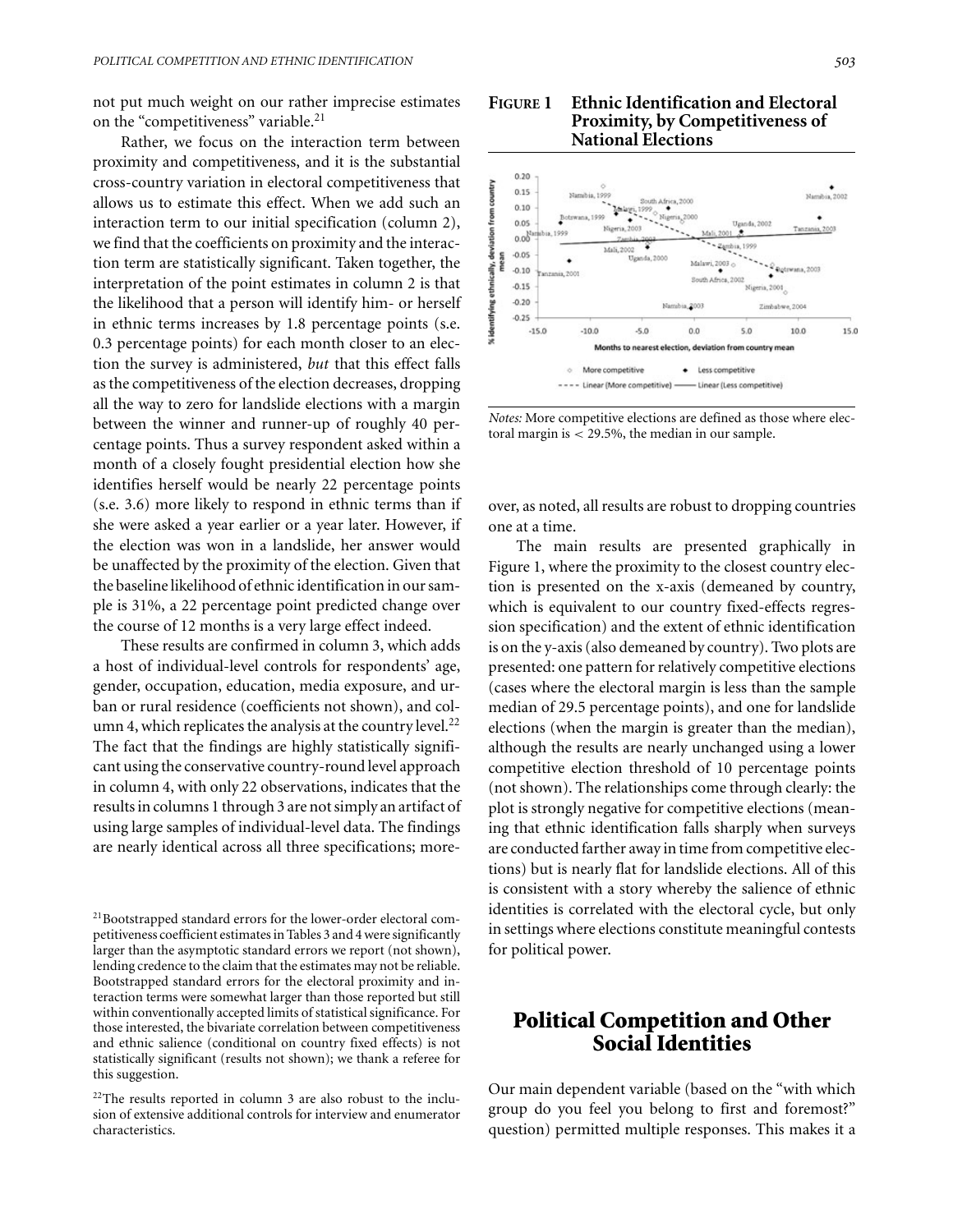natural fit for a multinomial discrete choice empirical framework, which can be used to explore the social identities that individuals switch out of when, in proximity to competitive elections, they embrace their ethnic identities above others. To model this process, we modify slightly the framework we introduced earlier. Instead of attaching salience to their ethnic identity  $S<sub>ict</sub>$ , we now conceive of individuals as having multiple dimensions  $j \in J$  to their identities (where in practice the set *J* includes ethnic, religious, occupation/class-based, and gender identities, as well as other less common identities) and attaching a salience  $S<sub>ijct</sub>$  to each identity dimension *j*. Thus respondents who attach high salience to their ethnic identity have large values of  $S_{Ethnic,ict}$ ; those who attach low salience to their gender identity have small values of S<sub>Gender,ict</sub>; and so on. When asked to report the group that they feel they belong to first and foremost, respondents choose the identity dimension *j* with the highest salience:

$$
Identity_{ict} = \{j : S_{jict} \ge S_{kict} \forall k \neq j\}
$$
 (2)

Using this framework, we can examine the extent to which the identity functions  $S<sub>ijct</sub>$  are systematically related to **X**<sub>ict</sub> and **Z**<sub>ct</sub>. We can thus express the strength of social identity category *j* for individual *i* in country *c* during survey round *t* as

$$
S_{jict} = Z'_{ct} \gamma_j + X'_{ict} \beta_j + \mu_{jict}.
$$
 (3)

Note that the coefficients  $\boldsymbol{\beta}_j$  and  $\boldsymbol{\gamma}_j$  now have  $j$  subscripts as the independent variables could have different impacts across different social identity dimensions.23

Two important aspects of this econometric specification bear mention. First, the multinomial logit model cannot estimate the level of the coefficients  $\gamma_j$  directly because, as noted above, the choices we observe only contain information about *relative* preferences. We therefore cannot distinguish absolute effects on the level of the identity strengths S<sub>jict</sub>, only the degree to which explanatory variables make a respondent more or less likely to say that identity *j* is the one that they feel they belong to

first and foremost. The logit model identifies coefficients of the form  $\gamma_j - \gamma_k$ , or effects on identity *j* relative to a reference identity *k.* These coefficients give rise to an equivalent set of *marginal effects*, or impacts of the independent variables on the probabilities of choosing each of the five primary identity categories.<sup>24</sup> The marginal effects are the results we report in Table 4 below.

Second, the probabilities that particular social identities are chosen are not independent of one another. As the probability rises that a particular social identity is chosen, the probability of others being chosen necessarily falls since only one identity can be indicated in the survey. In particular, the marginal effects must mechanically sum to zero, because probabilities must always add to one. As we have stressed, a major advantage of our multinomial approach is that, if the salience of one dimension of social identification increases in response to a particular explanatory variable, we can simultaneously estimate which identity dimensions are becoming less salient. That is, our method estimates substitution patterns among social identities in response to changes in the characteristics of individuals and in their political environment.

In the top half of Table 4, we present our estimates for the impact of proximity<sub>ct</sub>, competitiveness<sub>ct</sub>, and proximity<sub>ct</sub>  $\times$  competitiveness<sub>ct</sub> on the salience respondents attach to their ethnic, class/occupational, religious, gender, and other identities.<sup>25</sup> The results in the first (ethnicity) column are nearly identical to those reported in Table 3: the salience of ethnicity increases by 2 percentage points for every month closer a respondent is to a presidential election, with the effect declining as the election becomes less competitive. Reading across the first row of Table 4 allows us to discover which identity dimensions lose salience as elections come closer.More than half of the increased salience of ethnicity comes from substitution away from class/occupation identities, though some of it appears to come from the gender and "other" categories. The interpretation of the estimated electoral proximity coefficient in the class/occupation column is that the likelihood that a respondent will identify him- or herself in class/occupational terms decreases by 1.2 percentage points for every month closer he or she is to a presidential election. Effects for gender identity are also

<sup>&</sup>lt;sup>23</sup>The assumption that  $\mu_{\text{dict}}$  has an i.i.d. extreme value (Type 1) distribution generates a standard multinomial logit model for the choice of social identity in the key survey question (Wooldridge 2002). This model can be estimated under the usual assumption that  $E[\mu_{\text{dict}} | \mathbf{X}_{\text{ict}}, \mathbf{Z}_{\text{ct}}] = 0 \; \forall \; j$ . Note, however, that this assumption is potentially problematic for country-level political variables  $Z_{jc}$  if there are omitted variables (for example, unobserved country characteristics) that are correlated with both political characteristics and individuals' identity choices. This is particularly worrisome if the unobserved characteristics are correlated with either (or both) of our key independent variables, electoral competitiveness, and proximity to elections. In such a situation, the estimated  $\gamma_j$  coefficients will be biased. However, our use of country fixed effects allows us to, at least partly, address this problem for time-invariant country characteristics.

 $24$ That is, marginal effects are the partial derivatives with respect to each of the explanatory variables.

 $25$ As in the third column of Table 3, the analyses include individuallevel covariates, country fixed effects, controls for the survey round, and a time trend. Disturbance terms are clustered at the country level and observations are weighted by 1/(number of observations from that country). Additional analyses (not shown) also include controls for the characteristics of the interview and enumerator, with nearly identical results.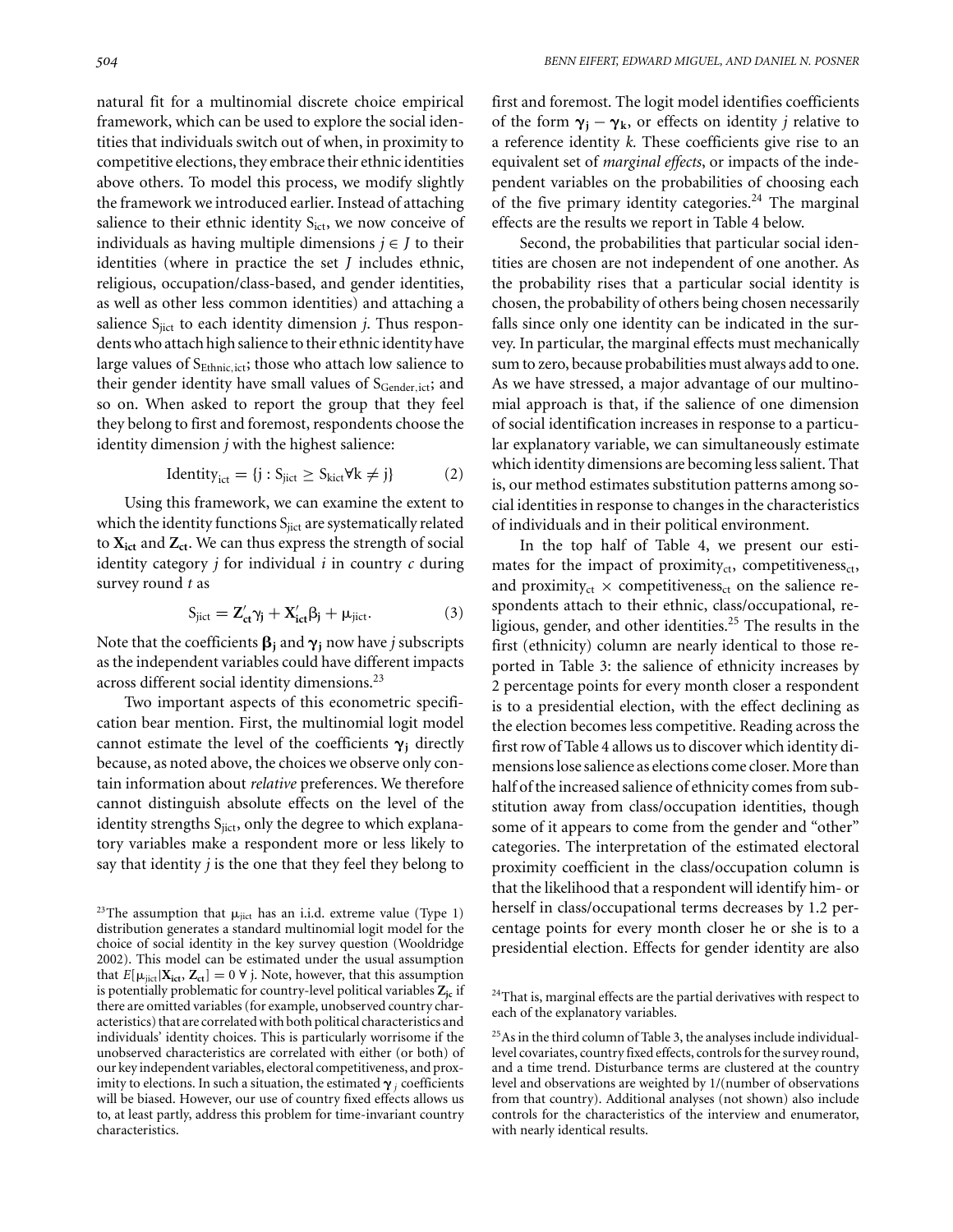|                                   | Ethnicity     | Class/Occupation | Religion      | Gender                  | Other         |
|-----------------------------------|---------------|------------------|---------------|-------------------------|---------------|
| 4a. Political determinants        |               |                  |               |                         |               |
| <b>Electoral proximity</b>        | 0.020         | $-0.012$         | 0.001         | $-0.003$                | $-0.006$      |
|                                   | $(0.002)$ *** | $(0.005)$ **     | (0.003)       | $(0.001)$ <sup>**</sup> | $(0.002)$ **  |
| <b>Electoral competitiveness</b>  | 0.117         | 2.154            | $-2.025$      | 0.073                   | $-0.173$      |
|                                   | (0.548)       | $(0.907)$ **     | $(0.475)$ *** | (0.178)                 | (0.449)       |
| Proximity * competitiveness       | 0.049         | $-0.044$         | $-0.001$      | $-0.008$                | 0.004         |
|                                   | $(0.007)$ *** | $(0.009)$ ***    | (0.010)       | $(0.002)$ ***           | (0.004)       |
| 4b. Individual-level determinants |               |                  |               |                         |               |
| Farmer/fisherman                  | $-0.039$      | 0.105            | $-0.029$      | $-0.004$                | $-0.032$      |
|                                   | $(0.014)$ **  | $(0.018)$ **     | $(0.008)$ *** | $(0.002)$ <sup>**</sup> | $(0.007)$ *** |
| Member of ethnic group $>10\%$    | 0.001         | $-0.025$         | 0.015         | $-0.001$                | 0.010         |
|                                   | (0.027)       | (0.028)          | (0.015)       | (0.002)                 | (0.016)       |
| Ruling party supporter            | 0.013         | $-0.018$         | $-0.000$      | 0.001                   | 0.004         |
|                                   | (0.017)       | (0.016)          | (0.010)       | (0.002)                 | (0.008)       |
| Young male $(18-25)$              | $-0.002$      | 0.017            | $-0.004$      | $-0.006$                | $-0.006$      |
|                                   | (0.009)       | (0.013)          | (0.006)       | $(0.003)$ **            | (0.010)       |
| <b>Observations</b>               |               |                  | 35,505        |                         |               |
| Country-rounds                    |               |                  | 22            |                         |               |
| $R^2$                             |               |                  | 0.14          |                         |               |

**TABLE 4 Determinants of Ethnic and Other Social Identities**

*Notes:* Multinomial logit. Marginal effects dP(identity)/dX reported. Standard errors (clustered at the country level) in parentheses. Significantly different than zero at 90% (\*), 95% (\*\*), 99% (\*\*\*) confidence. All specifications include country fixed effects, individual-level covariates, and trend and survey round controls. Observations are weighted by 1/(number of observations from that country) to weight each country survey round equally.

statistically significant and go in the same direction (i.e., substituting for ethnic identity), but are less than a third as large.

For reasons described earlier, while we do not read too much into the lower-order coefficient estimates on the competitiveness variable, the interactive effect of competitiveness and electoral proximity is informative. The negative signs on the proximity  $\times$  competitiveness coefficients in the second (class/occupation) and fourth (gender) columns of Table 4 suggest that the movement out of class/occupational (and, to a lesser extent, gender) identities is heightened when elections are not just proximate but also highly competitive—a finding consistent with the increased likelihood of ethnic identification as competitiveness increases.

## **Beyond Aggregate Effects**

Thus far, we have focused on general trends among all survey respondents; our coefficient estimates can be interpreted as applying to the "average" person. However, both the theoretical literature on ethnicity and the coverage of Africa in the popular media generate strong expectations about the kinds of respondents that should be more (or less) likely to identify themselves in ethnic terms (and, to a lesser extent, in terms of their class/occupation, religion, and gender). We test four of these expectations in the bottom panel of Table 4.

A first hypothesis derives from the classic literature on modernization. Early modernization theorists such as Marx, Weber, Durkheim, and Parsons all viewed ethnic identities as "traditional" and predicted that modernization would lead to their displacement by class/occupational identifications. If these theorists were right, we would expect to find the strongest ethnic identification (and also the weakest class/occupational identification) among people located in the traditional sector of the economy, since they have been least exposed to modern currents and, to borrow a phrase from colonialera anthropology, have been the least "detribalized." Later researchers like Young (1965, 1976), Melson and Wolpe (1970), and Bates (1983) argued, conversely, that the processes of urbanization, industrialization, education, political mobilization, and competition for jobs would *deepen* ethnic identities as individuals exploited their ethnic group memberships as tools for political, economic,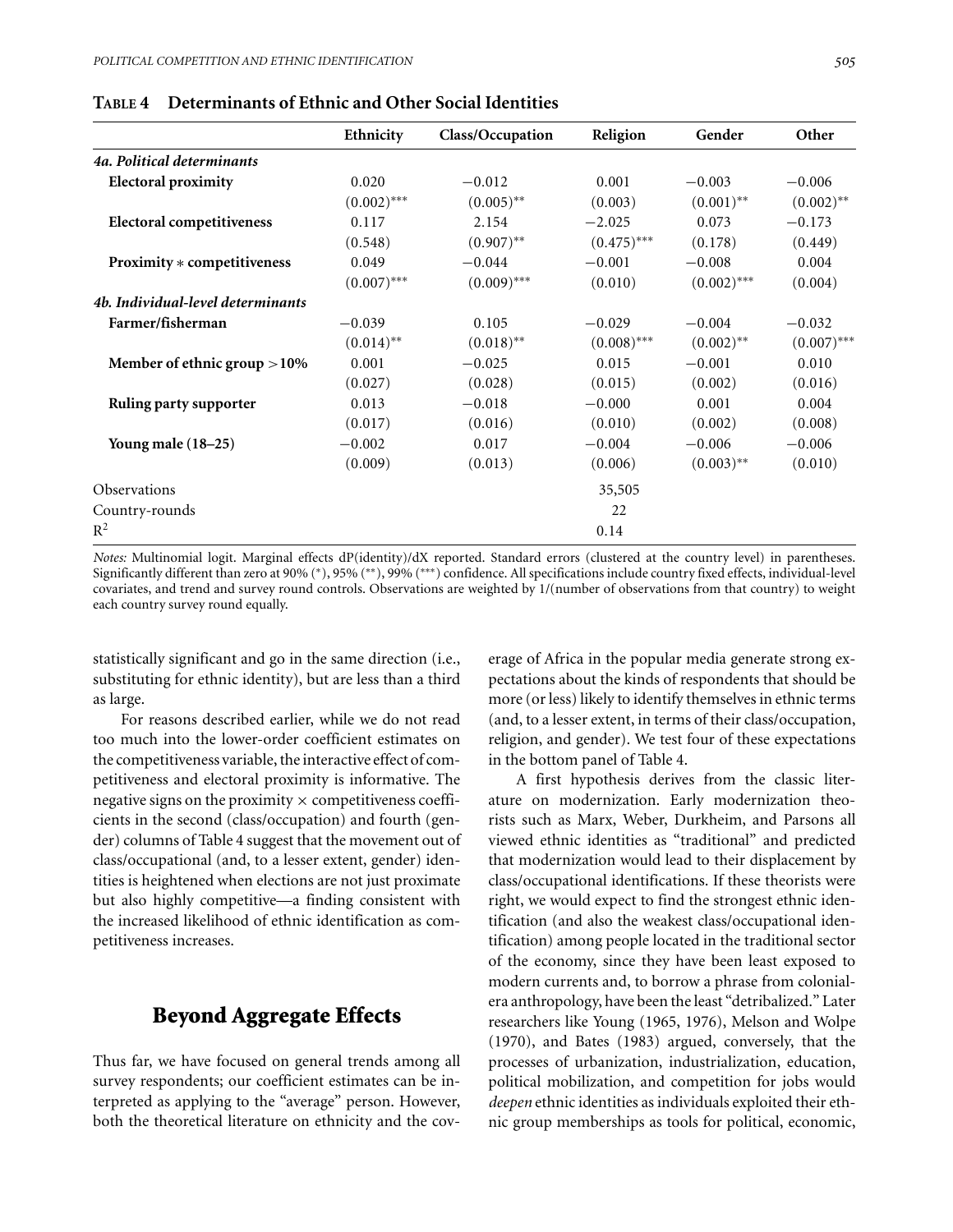and social advancement (we refer to these latter researchers as "second generation" modernization theorists). These second-generation theorists would therefore expect us to find the strongest ethnic attachments among those in the modern sector, since it is there that competition for scarce resources is most intense, and thus there that the incentives for people to use their ethnic identities as tools to acquire those resources should be most strong.

To test these competing expectations, we created an indicator variable for respondents who were farmers or fishermen (27% of our sample), which we use as a rough proxy for being located in the traditional sector of the economy. In keeping with the predictions of the secondgeneration modernization theorists, we find a robust negative relationship between being a farmer/fisherman and identifying in ethnic terms. Farmers and fishermen are, on average, about 4 percentage points less likely than people in the modern sector to identify themselves first and foremost in terms of their language or tribe (column  $1$ ).<sup>26</sup> They are also more than 10 percentage points more likely than people in the modern sector to identify in class/occupational terms (column 2) and roughly 3 percentage points less likely to identify in religious terms (column 3).

We also investigate the impact of group size on ethnic identification. Arguments developed by Posner (2005) and others lead to the expectation that respondents will be more likely to identify themselves in ethnic terms to the extent that they belong to ethnic groups that are large enough to constitute viable political coalitions. Members of small ethnic groups should have incentives either to redefine themselves as members of broader ethnic coalitions or to embrace identities along other nonethnic cleavage dimensions, such as class/occupation or religion. An alternative perspective, however, would lead us to expect members of smaller ethnic groups to be more likely to identify in ethnic terms because fears of being dominated by members of other groups will heighten their ethnic identities (Horowitz 1985; Rabushka and Shepsle 1972). To test these expectations, we created an indicator variable for membership in an ethnic group that comprises 10% or more of the national population.<sup>27</sup> As Table 4

indicates, we find no evidence that the size of the ethnic group to which a respondent belongs affects the likelihood of identification with ethnicity—or, for that matter, with any other category of social identity.

We next investigate the impact of partisanship. Several scholars have identified a pattern in contemporary Africa whereby multiethnic ruling parties occupy the center of the political space, where they are surrounded by ethnically defined opposition parties seeking their overthrow (e.g., Cheeseman and Ford 2007; Scarritt 2006; van de Walle 2007). To the extent that this is an accurate portrayal of African politics, we might expect to find respondents who report supporting the ruling party to have lower levels of ethnic identification than those who report supporting opposition parties. As the results presented in Table 4 indicate, however, we find no support for this conjecture. Nor does support for the ruling party appear to be associated with a greater tendency toward any other type of social identification.

Finally, media portrayals of African ethnic conflicts as being carried out by armies of unemployed young men might lead us to expect young men to have higher than average rates of ethnic identification.<sup>28</sup> Popular perceptions notwithstanding, we find no evidence that young men are in fact any more likely to identify in ethnic terms than other respondents.

Thus far we have focused on "main" effects: the tendency for farmers/fishermen, members of large ethnic groups, ruling party supporters, and young men to have higher (or lower) levels of ethnic identification in general. However, the literature also generates expectations about the kinds of respondents that are likely to be more (or less) susceptible to ethnic mobilization—that is, more (or less) likely to identify themselves in ethnic terms in proximity to competitive elections. Indeed, given the focus of this article, the issue of whether young men, opposition party supporters, or members of large ethnic groups are more likely to identify themselves in ethnic terms *generally* is less relevant than whether members of such categories are more easily mobilized along ethnic lines in the

<sup>26</sup>We also explored an alternative specification in which we distinguished between "traditional" and "modern" respondents by virtue of their location in a rural versus urban enumeration area but found no significant differences between the two subpopulations with respect to ethnic identification. We speculate that this may be because rural location is only a rough proxy for participation in nontraditional economic sectors. Teachers, factory workers, government officials, and people with a range of educational attainment are well represented in both rural and urban areas in our data.

<sup>&</sup>lt;sup>27</sup>The Afrobarometer survey did not ask direct questions about ethnic group membership in rounds 1, 1.5, or 2. Hence, ethnic group

affiliations are coded based on respondents' first language of communication. The nested nature of language groups in Africa makes coding group size less than straightforward for some groups. Our main specification codes a respondent's ethnic group memberships based on the size of the group to which he or she reports belonging, based on data from Ethnologue (n.d.). An alternative specification codes group sizes based on the aggregated, politically relevant ethnolinguistic groups within which the respondents' reported groups are nested (as in Posner 2004). The results are robust to using either coding rule (not shown).

<sup>28</sup>We were unable to identify *unemployed* young men due to limitations in the way the Afrobarometer surveys collect data on unemployment. Many respondents who are effectively unemployed indicate that they are traders, hawkers, or vendors.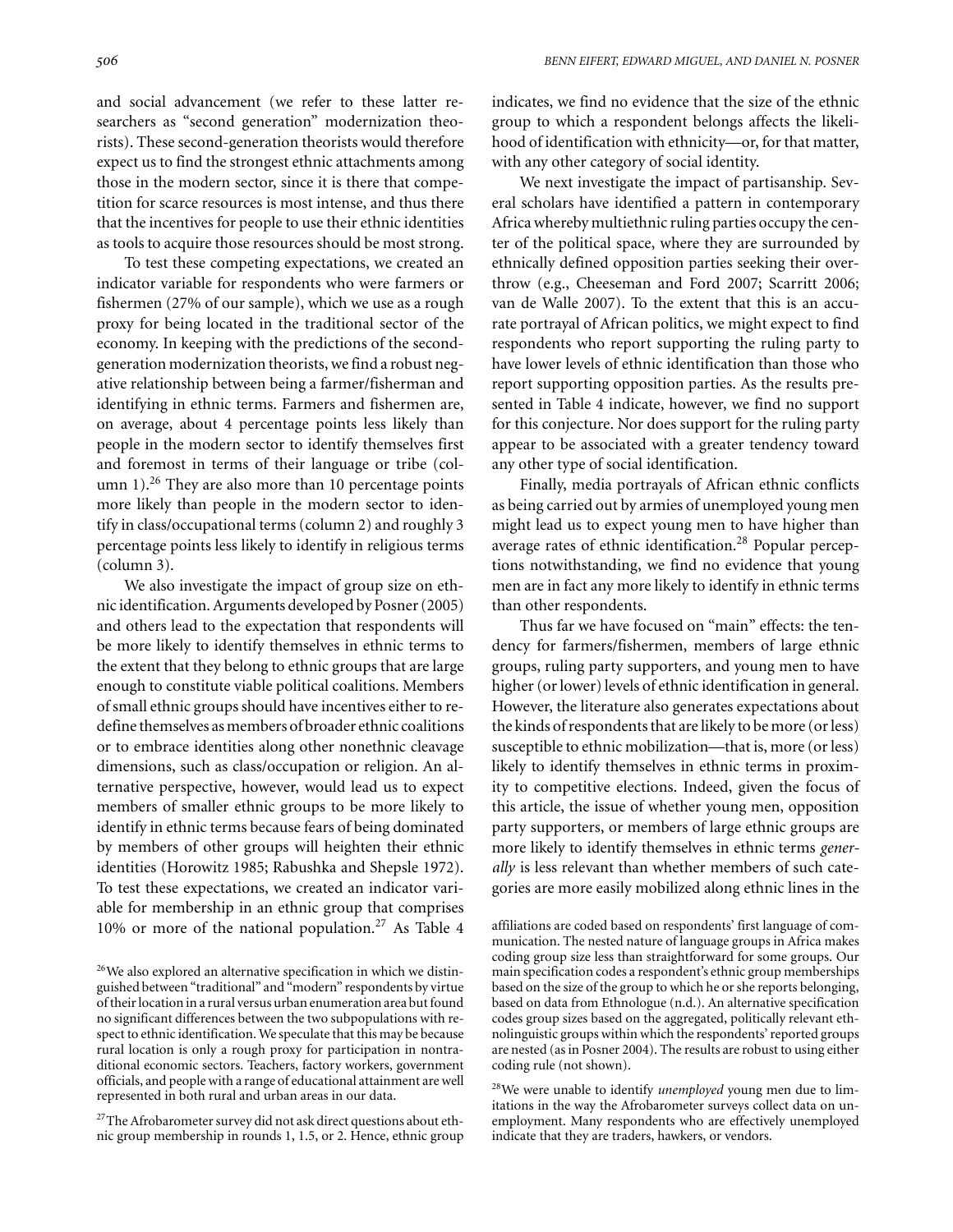context of a heated election campaign. Although our estimation framework is ideally suited to addressing these questions, data limitations make it impossible for us to do so in a meaningful way. We are already constrained in our main analyses by the fact that we are exploiting variation over time within just 10 countries. Using triple interactions to test the joint impact of proximity and competitiveness on particular subpopulations—young men, ruling party supporters, etc.—makes our sample limitations even more binding and, unfortunately, renders it impossible to generate meaningful results. In analyses (not shown) we did run the triple interactions between proximity, competitiveness, and the indicator variables for each of these respondent categories, and none of these effects is statistically significant at traditional confidence levels. However, limited statistical precision means we are unable to rule out even quite substantial effects.

# **Discussion**

The robust relationship we find between ethnic salience and exposure to political competition provides strong support for instrumental understandings of ethnicity. The fact that ethnic identities become systematically more important to people at the time that competitive elections are being held suggests that ethnicity plays a role in the struggle for political power. But exactly what role does ethnicity play? And for whom?

One prominent answer in the African politics literature emphasizes the role of political elites. By this account, politicians find it advantageous to "play the ethnic card" as a means of mobilizing supporters to acquire or retain political power (e.g., Bates 1983; Ferree 2006; Posner 2005; Young 1965, 1976).<sup>29</sup> Since elections provide the principal occasion for political power to change hands, politicians' efforts at ethnic mobilization are especially likely to take place during the period immediately preceding elections. These efforts are also likely to be particularly vigorous when the elections are close and the advantage to be gained by mobilizing supporters will be greatest. Thus, to the extent that politicians' ethnic appeals make ethnicity more salient for voters, and to the extent that, once made salient, ethnic identities take some time to return to baseline levels, we would expect to find exactly the pattern that we do: stronger ethnic attachments during the periods preceding and following competitive national elections than at other times.

An alternative explanation for the link between political competition and ethnic identification focuses not on elites but on regular citizens—specifically, on their beliefs that jobs, favors, and public goods will be channeled disproportionately to coethnics of the person who is in a position to allocate them (Barkan 1979; Posner 2005; Throup and Hornsby 1998; van de Walle 2007; Wantchekon 2003). Since elections are the moment when the people who will control the allocation of resources are chosen, they are also the occasion when people should be most mindful of their ethnic identities and of the match between their own identity and that of the candidates vying for power. The association we find between ethnic identification and the electoral cycle is, again, consistent with this story.

Unfortunately, our data do not permit us to adjudicate between these two explanations. To do so would require systematic information collected at different points in each country's electoral cycle about the kinds of ethnic appeals politicians make—data that the Afrobarometer surveys do not collect (and that is difficult to gather systematically in a single country, let alone in 10).<sup>30</sup> Yet even if we had such data it is not clear that it would make sense to test one explanation against the other, for the two accounts are less competing than complementary. When politicians in the run-up to Sierra Leone's 2007 presidential election promised that "if you help your kinsmen you will survive; we will give you jobs, opportunities and education" (Manson 2007), were they manipulating voters or simply playing to their expectations? When voters in recent elections in Kenya (Gibson and Long 2008), Malawi (Posner 1995), or South Africa (Ferree 2006) overwhelmingly supported presidential candidates from their own ethnic or racial groups, were they responding to the candidates' ethnic appeals or simply channeling their votes to the politicians who they thought would best look out for their interests? The answer is almost certainly "both." Politicians will only invoke the need for voters to support members of their ethnic groups if they believe that such appeals will resonate, which in turn will depend on voters' beliefs about how patronage is channeled in Africa. Similarly, although most citizens do not need to be reminded that their ethnic connection with the election's winner is likely to affect the level of resources they will receive in the election's aftermath, politicians' ethnic appeals almost certainly reinforce such expectations. The result is an equilibrium in which expectations of ethnic favoritism by voters generate ethnic appeals by politicians which, in

<sup>&</sup>lt;sup>29</sup>The use of ethnicity as a tool for mobilizing voters is not unique to Africa. For examples from other regions, see Chandra (2004), Gagnon (2004), Horowitz (1985), Mendelberg (2001), and Wilkinson (2004).

<sup>&</sup>lt;sup>30</sup>The Afrobarometer does gather some information on respondents' perceptions of ethnic favoritism but not on politicians' appeals.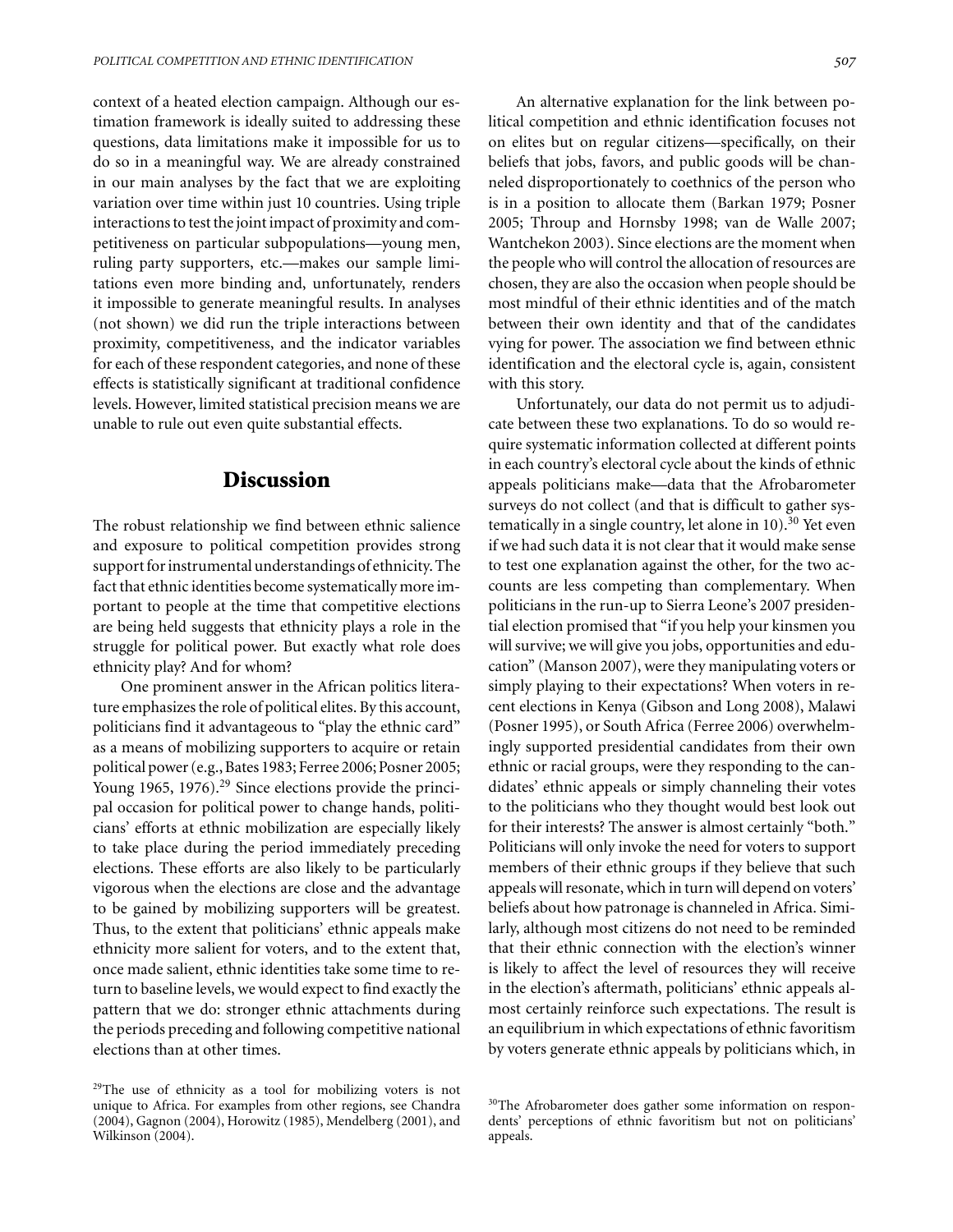turn, reinforce voters' expectations of ethnic favoritism.<sup>31</sup> Because this mutually reinforcing process is driven by the competition for political power, it makes perfect sense that it should cause ethnicity to become more salient in proximity to competitive elections, since this is the time when political power is most clearly at stake.

The link between political competition and ethnic identification is characterized by a second sort of equilibrium as well. Rational politicians should target their ethnic appeals to the voters they believe will be most receptive to them. Thus if we can identify the kinds of voters that politicians should be seeking to mobilize, we should expect to find higher levels of ethnic identification among these voters than others. This was the intuition behind our test for higher levels of ethnic identification among members of large ethnic groups (since these are the groups that constitute sufficiently large voting blocs to be able to affect the outcome of the election) and among opposition party supporters (since one of the surest ways to mobilize opposition to a ruling party in Africa is to claim that the party discriminates against members of ethnic groups that are underrepresented in its leadership). The fact that we find no differences between members of these groups and others with respect to their likelihood of identifying in ethnic terms suggests either that such targeting is not taking place (which we believe is unlikely) or that, consistent with a pattern long noted by scholars of ethnic politics (e.g., Horowitz 1985), the targeting of some groups for ethnic mobilization generates a defensive countermobilization by others.32 Electoral competition would appear to give rise to a process of ethnic mobilization and countermobilization that causes ethnicity to become more important for everyone in the political system.

## **Conclusion**

Our central result is that exposure to political competition powerfully affects whether or not survey respondents identify themselves in ethnic terms. The finding—based on precisely the kind of cross-national data that has hitherto been lacking—provides strong confirmation for situational understandings of ethnicity and for theories that link the salience of particular social identities to instrumental political mobilization. Beyond their relevance for this academic literature, the article's results also have important implications for policy makers and researchers interested in elections and ethnicity.

It might be tempting to interpret our findings as suggesting that, by heightening the salience of ethnic identities, the reintroduction of multiparty elections in Africa in the 1990s—widely celebrated as a positive development may have a conflict-inducing downside. Kenya's 2007 presidential contest, which triggered weeks of violence that left more than 1,000 people dead and 300,000 displaced (International Crisis Group 2008), would seem to provide strong support for this thesis. Yet it would be wrong to construe our results as endorsing this position. While we do find strong evidence that ethnic identities are heightened by exposure to political mobilization, our findings do not support the proposition that political competition accounts for the baseline levels of ethnic salience that make mobilizing ethnicity so politically useful in many African countries—indeed, our fixed-effect estimation strategy makes it impossible for us to test such a claim. Nor do our results suggest that the increasing competitiveness of African elections (Diamond 2008) will necessarily instigate ethnic violence. Our findings suggest that countries with periodic competitive elections should experience *fluctuations* in ethnic salience that are correlated with their electoral cycle, not that they will exhibit higher levels of ethnic identification, on average, than countries without competitive elections. The relationships we uncover would be consistent with such a pattern, but establishing such a relationship would require a different research design than the one we adopt here.

Yet the fact that elections make ethnicity (even momentarily) more salient does suggest the need for African governments to develop policies and institutional mechanisms that are capable of dealing with ethnic divisions. Policies and institutions such as those in place in Tanzania—a country known for its efforts at nation building through the promotion of Swahili as a national language, civic education, and institutional reforms like the abolition of chiefs, as described by Miguel (2004) might serve as a model for how Kenya and other African countries might dampen destructive ethnic divisions. Perhaps due in part to these policies, Tanzania has among the lowest degree of ethnic identity salience in one of the Afrobarometer survey rounds, at just 3%.<sup>33</sup>

<sup>31</sup>Chandra (2004) and Wantchekon (2003) make similar arguments.

 $32$ The only category of respondent that we find to be systematically different from others in their ethnic identification is farmers and fishermen. However, this is not a group that African politicians have traditionally sought to mobilize, ethnically or otherwise (Bates 1981).

<sup>&</sup>lt;sup>33</sup>Tanzania's outlier status in this regard is reflected in Table 1 and in Figure 1, where it is clear that the close proximity between the country's 2001 Afrobarometer survey and its 2000 presidential election has little impact on the share of the population that identifies itself in ethnic terms.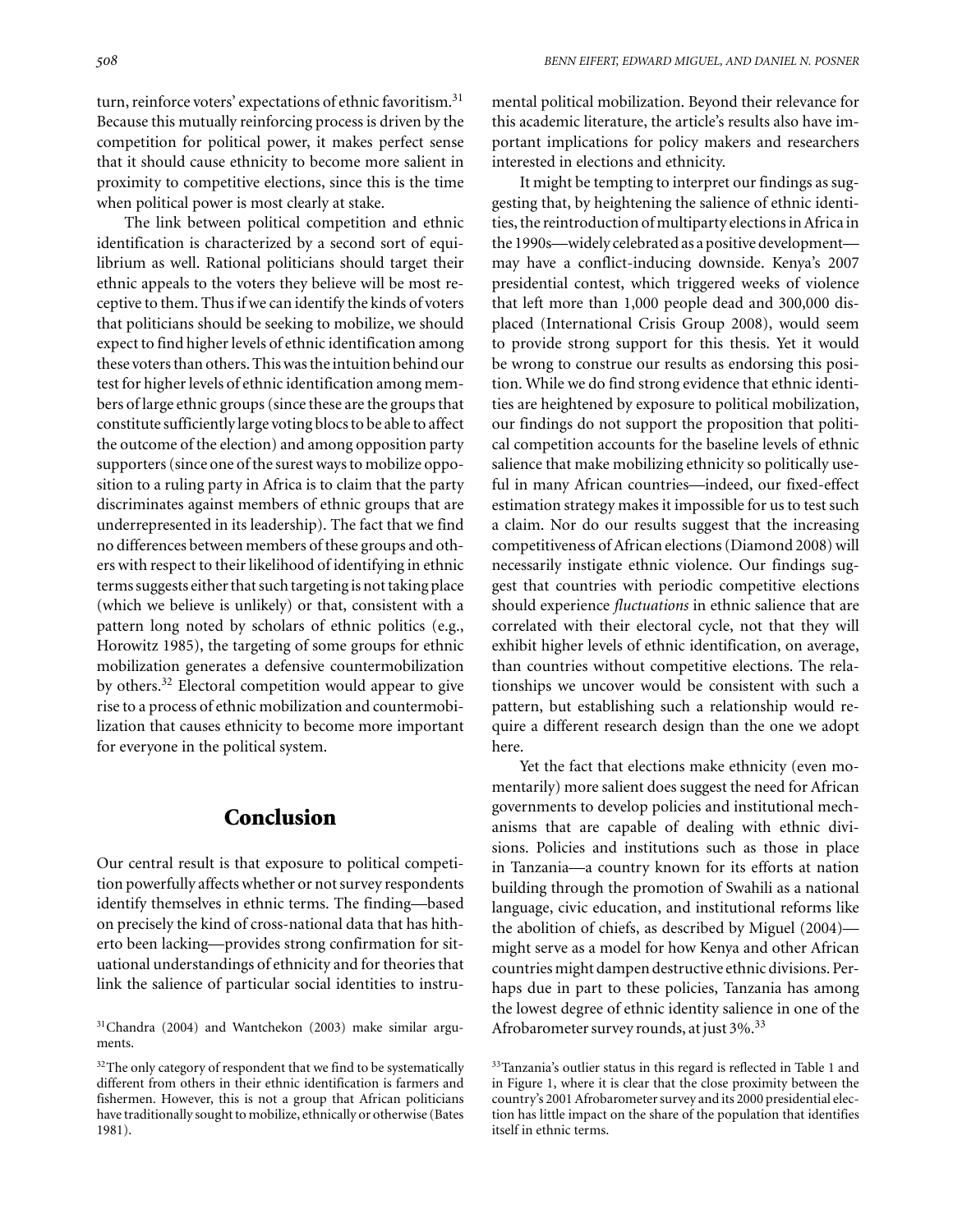#### **References**

- Acemoglu, Daron, James A. Robinson, and Simon Johnson. 2001. "The Colonial Origins of Comparative Development: An Empirical Investigation." *American Economic Review* 91 (December): 1369–1401.
- Afrobarometer. 2008. "Ethnicity and Violence in the 2007 Elections in Kenya." Afrobarometer Briefing Paper No. 48.
- Alesina, Alberto, Reza Baqir, andWilliam Easterly. 1999. "Public Goods and Ethnic Divisions."*Quarterly Journal of Economics* 114(November): 1243–84.
- Barkan, Joel. 1979. "Bringing Home the Pork: Legislative Behavior, Rural Development and Political Change in East Africa." In *Legislatures in Development*, ed. Joel Smith and Lloyd Musolf. Durham, NC: Duke University Press, 265– 88.
- Bates, Robert H. 1981. *Markets and States in Tropical Africa: The Political Basis of Agricultural Policies*. Berkeley and Los Angeles: University of California Press.
- Bates, Robert H. 1983. "Modernization, Ethnic Competition and the Rationality of Politics in Contemporary Africa." In *State versus Ethnic Claims: African Policy Dilemmas*, ed. Donald Rothchild and Victor A. Olorunsola. Boulder, CO: Westview, 152–71.
- Bates, Robert H. 2000. "Ethnicity and Development in Africa: A Reappraisal." *AEA Papers and Proceedings* 90(May): 131– 34.
- Bossuroy, Thomas. 2008. "Ethnicity as a Resource in Social Capital." Typescript, Paris School of Economics, DIAL.
- Bratton, Michael, Robert Mattes, and E. Gyimah-Boadi. 2004. *Public Opinion, Democracy, and Market Reform in Africa*. New York: Cambridge University Press.
- Chandra, Kanchan. 2004. *Why Do Ethnic Parties Succeed? Patronage and Ethnic Head Counts in India*. New York: Cambridge University Press.
- Chandra, Kanchan. 2006. "What Is Ethnicity and Does It Matter?" *Annual Review of Political Science* 9: 397–424.
- Cheeseman, Nicholas, and Robert Ford. 2007. "Ethnicity as a Political Cleavage." *Afrobarometer Working Paper #83*.
- Collier, Paul. 2001. "Implications of Ethnic Diversity."*Economic Policy* 16(April): 129–66.
- Diamond, Larry. 2008. "The Rule of Law versus the Big Man." *Journal of Democracy* 19(April): 138–49.
- Ethnologue: Languages of the World. n.d. www.ethnologue .com.
- Ferree, Karen. 2006. "Explaining South Africa's Racial Census." *Journal of Politics* 68(November): 803–15.
- Gagnon, V. P. 2004. *The Myth of Ethnic War: Serbia and Croatia in the 1990s*. Ithaca, NY: Cornell University Press.
- Gibson, Clark C., and James D. Long. 2008. "What Explains the African Vote? Using Exit Poll Data from Kenya to Explore Ethnicity and Government Performance in Vote Choice." Unpublished manuscript, University of California, San Diego.
- Horowitz, Donald. 1985. *Ethnic Groups in Conflict*. Berkeley and Los Angeles: University of California Press.
- International Crisis Group. 2008. "Kenya in Crisis." Africa Report No. 137. 21 February.
- Laitin, David. 1986. *Hegemony and Culture: Politics and Change*
- *among the Yoruba*. Chicago: University of Chicago Press.
- Lewis, Peter. 2007. "Identity, Institutions and Democracy in Nigeria." Afrobarometer Working Paper No. 68.
- Manson, Katrina. 2007. "Tribal Voting Key to Sierra Leone Run-Off." *Rueters AlertNet*, 26 August.
- McLaughlin, Eric. 2007. "Beyond the Racial Census: The Political Salience of Ethnolinguistic Cleavages in South Africa." *Comparative Political Studies* 40(April): 435–56.
- Melson, Robert. 1971. "Ideology and Inconsistency: The 'Cross-Pressured' Nigerian Worker." *American Political Science Review* 65(March): 167–71.
- Melson, Robert, and HowardWolpe. 1970. "Modernization and the Politics of Communalism: A Theoretical Perspective." *American Political Science Review* 64(December): 1112–30.
- Mendelberg, Tali. 2001. *The Race Card: Campaign Strategy, Implicit Messages and the Norm of Equality*. Princeton, NJ: Princeton University Press.
- Miguel, Edward. 2004. "Tribe or Nation? Nation-Building and Public Goods in Kenya versus Tanzania." *World Politics* 56 (April): 327–62.
- Miguel, Edward, and Daniel N. Posner. 2006. "Sources of Ethnic Identification in Africa." Typescript, University of California.
- Posner, Daniel N. 1995. "Malawi's New Dawn." *Journal of Democracy* 6(January): 131–45.
- Posner, Daniel N. 2004. "Measuring Ethnic Fractionalization in Africa." *American Journal of Political Science* 48(October): 849–63.
- Posner, Daniel N. 2005. *Institutions and Ethnic Politics in Africa*. New York: Cambridge University Press.
- Rabushka, Alvin, and Kenneth Shepsle. 1972. *Politics in Plural Societies: A Theory of Democratic Instability*. Columbus, OH: Merrill.
- Reilly, Benjamin. 2001. *Democracy in Divided Societies: Electoral Engineering for Conflict Management*. New York: Cambridge University Press.
- Reynolds, Andrew, ed. 2002. *The Architecture of Democracy: Constitutional Design, ConflictManagement, and Democracy*. Oxford: Oxford University Press.
- Scarritt, James. 2006. "The Strategic Choice of Multiethnic Parties in Zambia's Dominant and Personalist Party System." *Commonwealth and Comparative Politics* 44(July): 234– 56.
- Scarritt, James, and Shaheen Mozaffar. 1999. "The Specification of Ethnic Cleavages and Ethnopolitical Groups for the Analysis of Democratic Competition in Contemporary Africa." *Nationalism and Ethnic Politics* 5(Spring): 82– 117.
- Throup, David, and Charles Hornsby. 1998. *Multi-Party Politics in Kenya: The Kenyatta and Moi States and the Triumph of the System in the 1992 Election*. Oxford, UK: James Currey.
- van de Walle, Nicolas. 2007. "Meet the New Boss, Same as the Old Boss? The Evolution of Political Clientelism in Africa." In *Patrons, Clients and Policies: Patterns of Democratic Accountability and Political Competition*, ed. Herbert Kitschelt and Steven Wilkinson. New York: Cambridge University Press, 50–67.